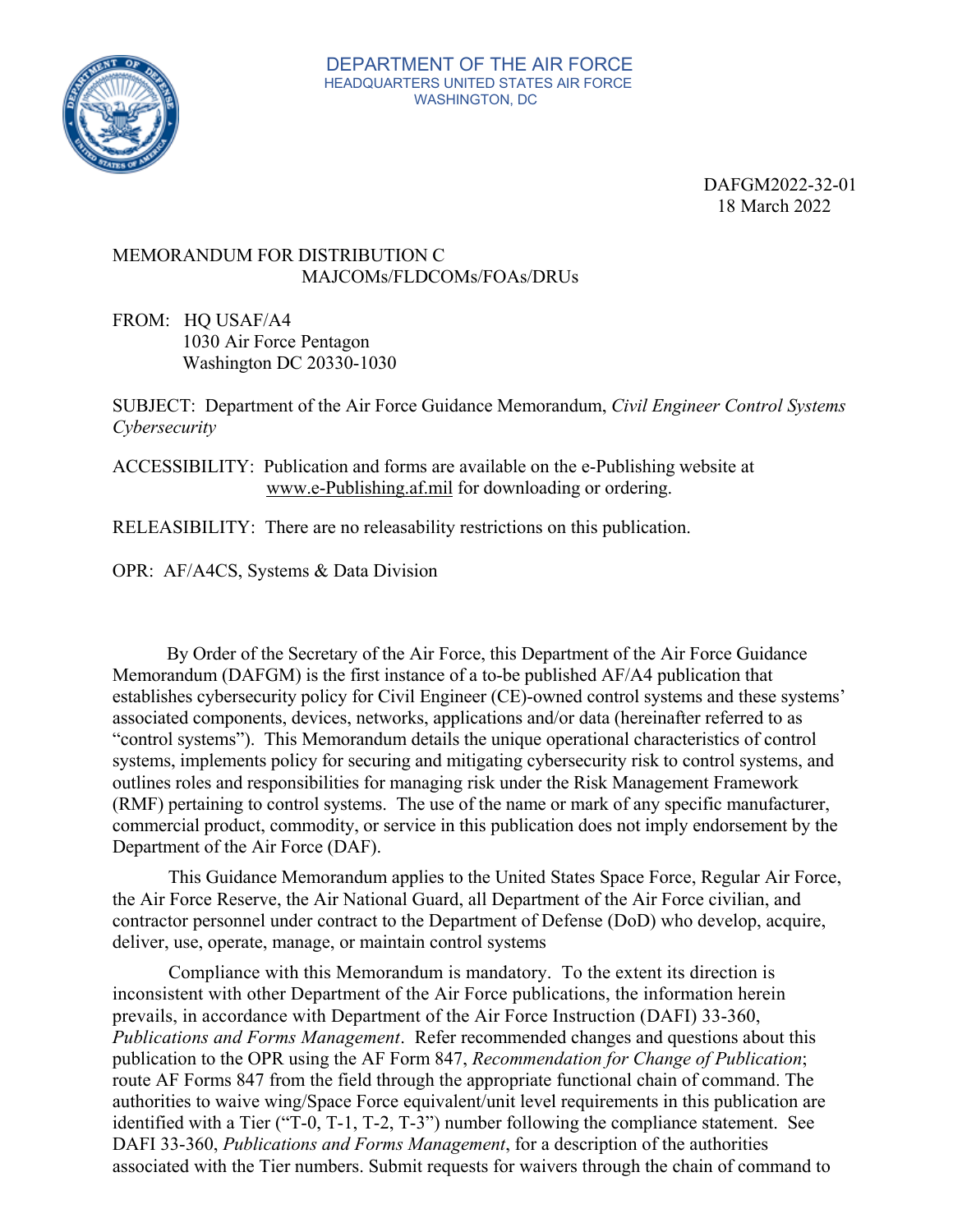the appropriate Tier waiver approval authority, or alternately, to the requestor's commander for non-tiered compliance items.".

Ensure that all records generated as a result of processes prescribed in this publication adhere to Air Force Instruction 33-322, *Records Management and Information Governance Program*, and are disposed of in accordance with the Air Force Records Disposition Schedule which is located in the Air Force Records Information Management System. This Memorandum becomes void after one year has elapsed from the date of this Memorandum or upon the publication of a new Instruction permanently establishing the guidance, whichever is earlier.

> WARREN D. BERRY, Lieutenant General, USAF DCS/Logistics, Engineering & Force Protection

#### Chapters:

- 1. [Overview](#page-2-0)
- 2. Roles and Responsibilities
- 3. Cybersecurity Implementation
- 4. Control Systems Cyber Hygiene

#### Attachments:

1. Glossary of References and Supporting Information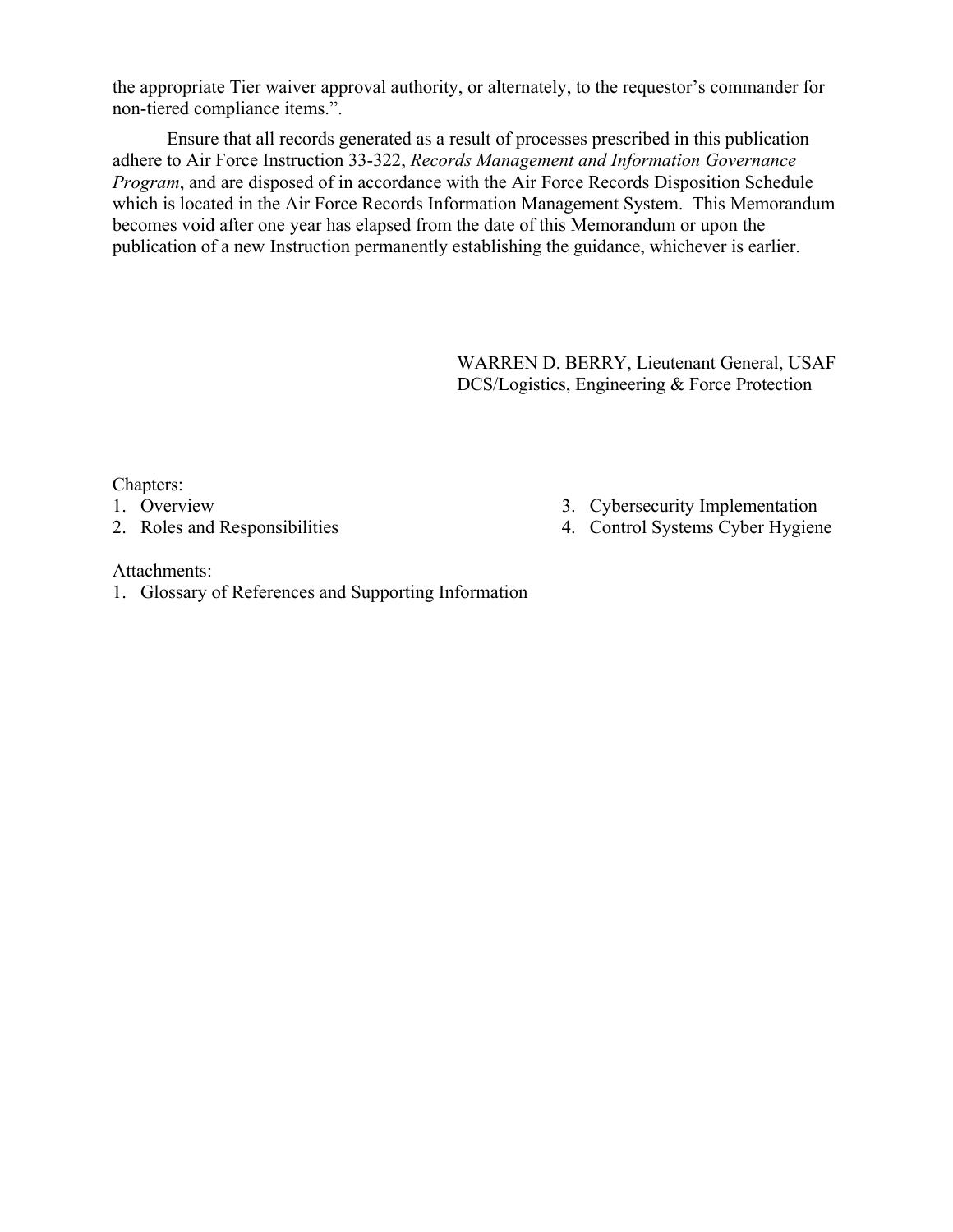# **Chapter 1 OVERVIEW**

#### <span id="page-2-0"></span>**1.1. Control Systems Background.**

 $\overline{a}$ 

[1](#page-2-1).1.1. Operational Technology<sup>1</sup> has become ubiquitous and integrated into every piece of modern life. Throughout the DAF, control systems<sup>[2](#page-2-2)</sup> (a subset of operational technology) are extensively used to monitor, operate, and/or control equipment, infrastructure, and their associated devices (e.g., power generation and distribution, air conditioning, water and wastewater plants, natural gas distribution).

1.1.1.1. A control system is a collection of technological components that monitor, manage, and/or control the behavior of people, devices, and systems. Control systems can take various forms according to size, complexity, function, or configuration. Some types of control systems may exist as building automation systems, energy management control systems, or industrial control systems. Typically, they consist of components that can be categorized as inputs, controllers, actuators, sensors, and outputs.

1.1.2. Control systems support nearly all aspects of DAF core mission areas; by extension, if the control systems can be compromised, so can the mission(s) they support. Unmitigated vulnerabilities can be exploited by adversaries, (1) potentially leading to mission failure, extended operational impacts, and physical damage to critical infrastructure, and/or (2) providing an attack vector into the broader Air Force Information Network and business systems.



# **Figure 1: Terminology**

1.1.3. The difference between information technology (IT) and operational technology drives the approach of control system cybersecurity to prioritize and enable the continued availability, operational functionality, and integrity of these systems, slightly above the protection/confidentiality of their transmitted data and information. While security principles are well-defined for IT, these principles are not consistently tailored to or

<span id="page-2-1"></span>**<sup>1</sup>** Operational Technology is defined in National Institute of Standards and Technology Special Publication (NIST SP) 800-53r5, *Security and Privacy Controls for Information Systems and Organizations*, Sept. 2020 (updated Dec. 2020) (pg. 397).

<span id="page-2-2"></span>**<sup>2</sup>** Defined as, "a system in which deliberate guidance or manipulation is used to achieve a prescribed value for a variable. Control Systems include [supervisory control and data acquisition (SCADA) systems], [distributed control systems (DCS)], [programmable logic controllers (PLC)] and other types of industrial measurement and control systems." [NIST SP 800-82r2, May 2015]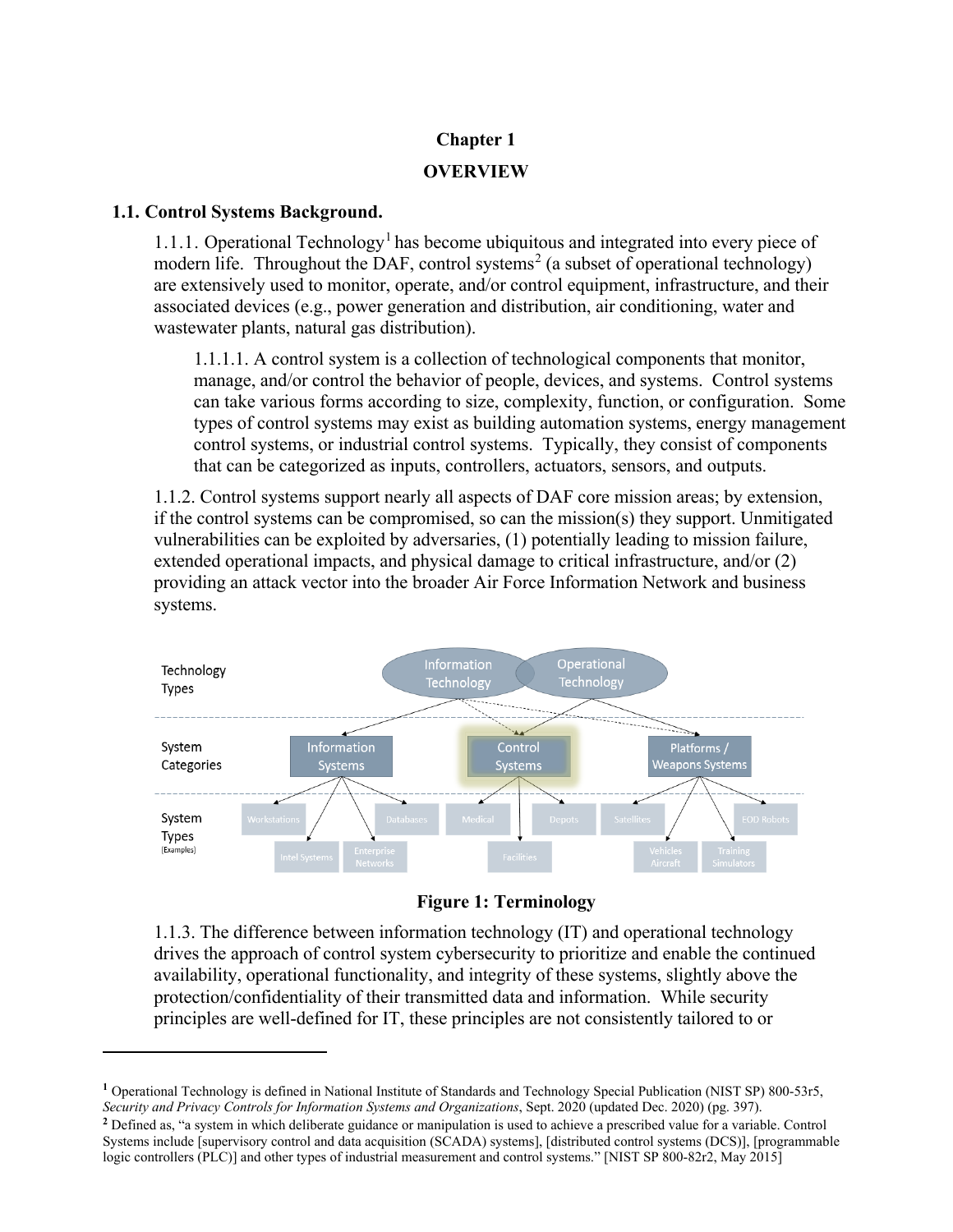implemented across control systems. Security controls and solutions applied to control systems environments should be: (1) extensive without sacrificing control systems performance and reliability, (2) tailored to the specific control systems environment, and (3) verified to ensure the control system continues to operate as intended.

1.1.4. Because of the increased reliance on cyberspace within the Civil Engineer portfolio, the Civil Engineer community is a stakeholder (along with mission owners and cyber defenders) in mitigating the rising threats to infrastructure and supporting control systems as part of Civil Engineers' mission to establish, operate, maintain, and protect installations. Cyber risk management has become a critical element of Civil Engineers' efforts to ensure infrastructure is always available to support the DAF mission.

**1.2. Scope.** This Guidance Memorandum supplements existing policies, such as [Department of](http://www.esd.whs.mil/Portals/54/Documents/DD/issuances/dodi/850001_2014.pdf)  [Defense Instruction \(DoDI\)](http://www.esd.whs.mil/Portals/54/Documents/DD/issuances/dodi/850001_2014.pdf) 8500.01, *Cybersecurity* and DoD's RMF (outlined in [DoDI 8510.01](http://www.esd.whs.mil/Portals/54/Documents/DD/issuances/dodi/851001_2014.pdf) and [AFI 17-101,](http://static.e-publishing.af.mil/production/1/saf_cio_a6/publication/afi17-101/afi17-101.pdf) *Risk Management Framework (RMF) for Air Force Information Technology (IT)*), by providing more explanatory guidance on security measures and responsibility specifically for control systems.

Per the Department of the Air Force Chief Information Security Officer's (CISO) (SAF/CNZ) Authorizing Official (AO) appointment letter as required by [AFI 17-101,](http://static.e-publishing.af.mil/production/1/saf_cio_a6/publication/afi17-101/afi17-101.pdf) the CE Control System boundary includes DAF CE-owned control systems as well as IT that directly supports the operation, maintenance, and security of the logically-segmented, CE control systems network enclave (e.g., Community of Interest Network (COIN)). The authorization boundary includes, but is not limited to, the following types of systems (and their associated points, devices, components, equipment, control panels, means of connectivity, software, controllers, workstations, servers, etc.):

- 1.2.1. Supervisory Control and Data Acquisition systems
	- 1.2.1.1. Protective relays (microprocessor-based)
	- 1.2.1.2. Cathodic protection systems
	- 1.2.1.3. Natural gas distribution systems
	- 1.2.1.4. Power generation systems, including renewable systems
	- 1.2.1.5. Water/wastewater distribution systems
	- 1.2.1.6. Water/wastewater treatment systems
- 1.2.2. Building Automation Systems
	- 1.2.2.1. Energy Management Control Systems
	- 1.2.2.2. Advanced Meter Reading Systems
	- 1.2.2.3. Interior/exterior lighting controls
- 1.2.[3](#page-3-0). Life Safety systems<sup>3</sup>
	- 1.2.3.1. Fire Alarm Reporting Systems
	- 1.2.3.2. Fire Suppression Systems
	- 1.2.3.3. Facility Mass Notification Systems
- 1.2.4. Utility Monitoring and Control Systems
	- 1.2.4.1. Electrical distribution systems
	- 1.2.4.2. Generator monitoring systems
- 1.2.5. Airfield control systems

 $\overline{a}$ 

<span id="page-3-0"></span>**<sup>3</sup>** Life Safety systems are control systems that must function reliably, safely, and meet applicable codes and standards. Life Safety systems protect personnel against undue risk of fire, environmental, and/or other hazards that could potentially result in loss of life.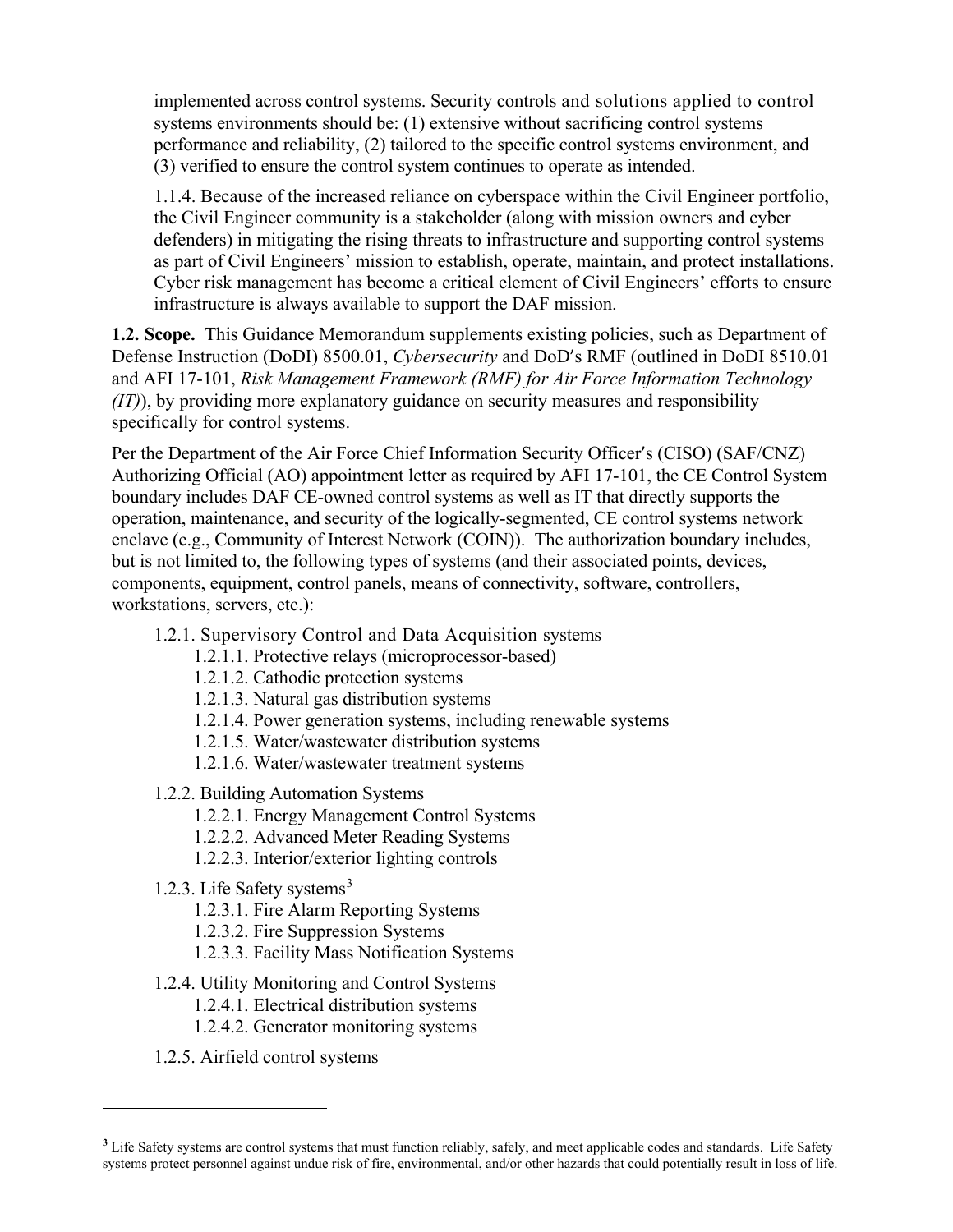1.2.5.1. Airfield Lighting Control Systems<sup>[4](#page-4-0)</sup>

1.2.5.2. Aircraft Arresting Systems

1.2.5.3. Runway Ice Detection Systems

1.2.5.4. Bird abatement systems

1.2.5.5. Ramp lighting control systems

1.2.6. Traffic Control Systems

1.2.6.1. Drop-arm barriers

1.2.6.2. Pop-up barriers

1.2.6.3. Traffic signal systems

1.2.7. Intrusion Detection Systems<sup>[5](#page-4-1)</sup>

 $\overline{a}$ 

1.2.7.1. Closed-Circuit Television (CCTV) Systems

1.2.7.2. Digital Video Management Systems

1.2.7.3. Electronic Security Systems

1.2.8. CE control systems network enclave (e.g., COIN)

1.2.9. The Civil Engineer control systems boundary does not include:

1.2.9.1. Systems in the CE IT and CE Platforms boundaries (e.g., NexGen IT, BUILDER, survey equipment, Explosive Ordnance Disposal (EOD) robots, Research, Development, Test & Evaluation (RDT&E) equipment, unmanned aerial systems (UAS)), and

1.2.9.2. Control systems such as those contained in other organizations (e.g., force protection, depots, nuclear, medical) as well as control systems embedded in weapons systems/platforms (e.g., Condition-Based Maintenance Plus (CBM+) sensors).

<span id="page-4-0"></span><sup>&</sup>lt;sup>4</sup> Airfield Lighting systems are control systems that must function reliably, safely, and meet applicable codes and standards. Airfield lighting systems protect personnel against undue risk of fire, environmental, and/or other hazards that could potentially result in loss of life.

<span id="page-4-1"></span>**<sup>5</sup>** Most of these systems fall within Security Forces ownership; however, this Memorandum applies to those that fall within Civil Engineer ownership.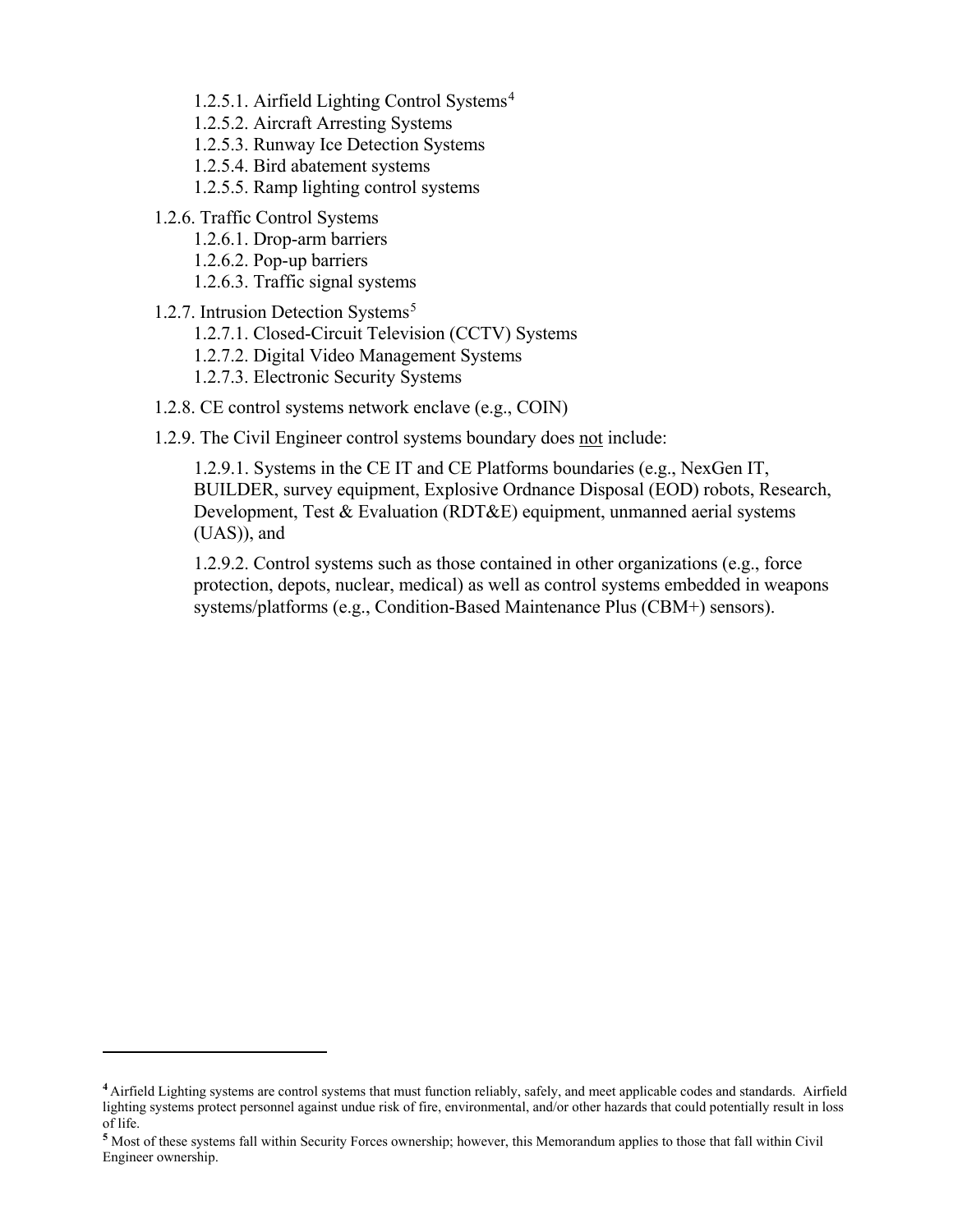# **Chapter 2**

# **ROLES AND RESPONSIBILITIES**

<span id="page-5-0"></span>**2.1. The Director of Civil Engineers (AF/A4C).** Responsible for organizing, training, and equipping the engineering force along with providing policy, strategy, oversight, and resource advocacy for Civil Engineer portfolio responsibilities (to include control systems cybersecurity). **(T-1).**

**2.2. Air Force Installation and Mission Support Center (AFIMSC).** AFIMSC/RM (Resource Management Directorate) develops the funding line and distributes funding for execution. **(T-1).**

**2.3. Authorizing Official (AO).** Appointed by SAF/CN per [AFI 17-101](http://static.e-publishing.af.mil/production/1/saf_cio_a6/publication/afi17-101/afi17-101.pdf) para 3.3, and responsible for managing the risk of control systems and may tailor controls to balance security and mission needs. **(T-1).**

**2.4. Authorizing Official Designated Representative (AODR).** Appointed by the AO per AFI 17-101 para 3.5, and responsible for fulfilling duties under the AO's direction. **(T-1).**

**2.5. Security Controls Assessor (SCA).** Appointed by the CISO per [AFI 17-101](http://static.e-publishing.af.mil/production/1/saf_cio_a6/publication/afi17-101/afi17-101.pdf) para 3.6, to support the AO in making assessment determinations and authorization recommendations. **(T-1).**

**2.6. Security Controls Assessor Representative (SCAR).** Appointed by SCA per AFI 17-101 para 3.7, and responsible for fulfilling duties under the SCA's direction. **(T-1).**

# **2.7. Air Force Civil Engineer Center (AFCEC).**

2.7.1. AFCEC will ensure incorporation of cybersecurity requirements and costs into all phases of each Directorate's activities and products (see para 3.3). This shall include, but is not limited to, a review process on the effectiveness of holding design agents accountable for AFCEC-managed requirements. **(T-1).**

2.7.2. AFCEC/COO (Operations Maintenance Division) will provide technical and "execution" guidance to CE units on control systems cybersecurity activities to supplement this DAFGM, to include, but not limited to, the subject-matter in this DAFGM (e.g., paras 2.7.3, 2.7.5, 2.9.3, 2.9.4, 3.1, etc.). **(T-1).**

2.7.3. Pertaining to RMF-related duties, AFCEC/COO is the execution organization directly supporting the AO and SCA to enable and facilitate the RMF process and assists CE units in that process for CE control systems. AFCEC/COO shall:

2.7.3.1. Establish RMF authorization processes in the Civil Engineer enterprise for control systems aligned with RMF roles (para 2.3-2.6, 2.9-2.12), para 3.2.1, and para 3.5.1 in coordination with the AO. **(T-1).**

2.7.3.2. Perform RMF activities: establish Security Control Baseline, validate Authorization to Operate (ATO) packages for SCA review and AO signature, process entries into Enterprise Mission Assurance Support Service (eMASS), and oversee and track the CE unit's mitigation of identified vulnerabilities in RMF Plans of Actions and Milestones (POA&Ms). **(T-1).**

2.7.3.3. Create "RMF continuous monitoring plan" template and determine "RMF continuous monitoring" control set (both approved by the AODR) that installations can leverage for each control systems' continuous monitoring plan (per para 3.5.1). **(T-1).**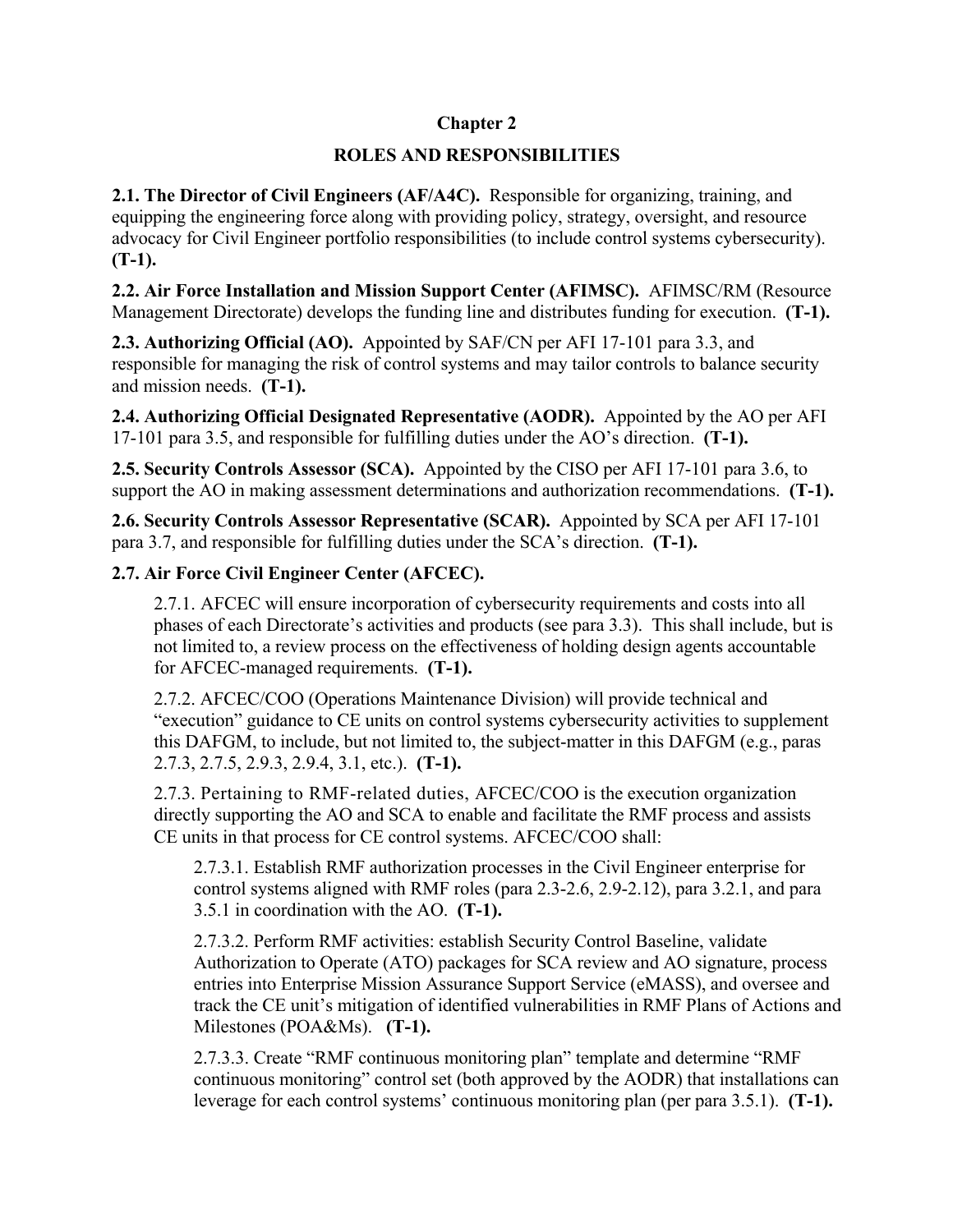2.7.4. AFCEC/COO will assist installations in completing the following:

2.7.4.1. Perform local RMF activities: conduct system testing, review each system's RMF continuous monitoring plan, identify mitigations, and process entries into eMASS. **(T-2).**

2.7.4.2. In coordination with the installation's Comm/Cyber unit, install a control systems network enclave (see para 3.4) at the installation-level and ensure the network enclave is processed into Information Technology Investment Portfolio Suite (ITIPS) per AFI 17-101. **(T-1).**

2.7.4.3. In coordination with the installation's Civil Engineer unit, ISO, Comm/Cyber unit, and system vendor, migrate AO-approved control systems into the installed control systems network enclave in a prioritized manner (see para 3.4). **(T-1).**

2.7.5. AFCEC/COO is responsible for providing a standardized template and necessary guidance to installations to collect a CE-enterprise inventory of control systems (see para 3.1). **(T-1).**

**2.8. Base Civil Engineer.** Responsible for maintaining the operations and ensuring the cybersecurity posture of control systems at the installation **(T-1).** The Base Civil Engineer shall ensure:

2.8.1. An Information System Owner (ISO) is appointed for installation-level control systems per [AFI 17-101 para 1.2.5,](http://static.e-publishing.af.mil/production/1/saf_cio_a6/publication/afi17-101/afi17-101.pdf) since control systems are not centrally managed. **(T-2).**

2.8.1.1. Identify an ISO for control systems prior to the current ISO vacating the position. **(T-3).**

2.8.1.2. Provide AFCEC/COO the names of current control system ISO(s) (see para 2.8.1) and Information Security System Manager(s) (ISSM) (see para 2.9.8). **(T-3).**

2.8.2. Mitigation and remediation of identified cyber vulnerabilities for CE-owned control systems (e.g., through regular patching of systems and/or maintenance, sustainment, modernization, or replacement activities and projects) (refer to paras 3.2.2, 3.3., 3.6-3.12, and 4.1-4.6). **(T-1).**

2.8.3. Coordination to provide physical and IT administrative access to the necessary facilities and systems required to support sanctioned control systems cybersecurity activities (e.g., assessments, mitigation, data collection, inventory, etc.). **(T-3).**

2.8.4. Inventory of installation-level control systems is current, accurate, and collected no less than annually (see para 3.1). **(T-2).**

2.8.5. Incident Response and System Recovery/Contingency Plans are in place as outlined in para 4.7. **(T-3).**

2.8.6. AO-approved control systems are migrated into the CE network enclave. **(T-1).**

# **2.9. Information System Owner (ISO).**

 $\overline{\phantom{a}}$ 

2.9.1. Ensure execution of the ISO and Program Manager (PM) responsibilities are satisfied for CE-owned control systems per [AFI 17-101](http://static.e-publishing.af.mil/production/1/saf_cio_a6/publication/afi17-101/afi17-101.pdf)[6](#page-6-0) paras 3.9 and 3.10. **(T-2).**

2.9.2. Maintain cross-organizational awareness of acquisition, installation, maintenance,

<span id="page-6-0"></span>**<sup>6</sup>** There is not currently nor is there intended to be a centralized program management office (PMO/PEO/PO) for control systems in the Department of the Air Force; in turn, some Program Manager duties cannot be fulfilled (specifically those stated in AFI 17-101 para 3.10.2).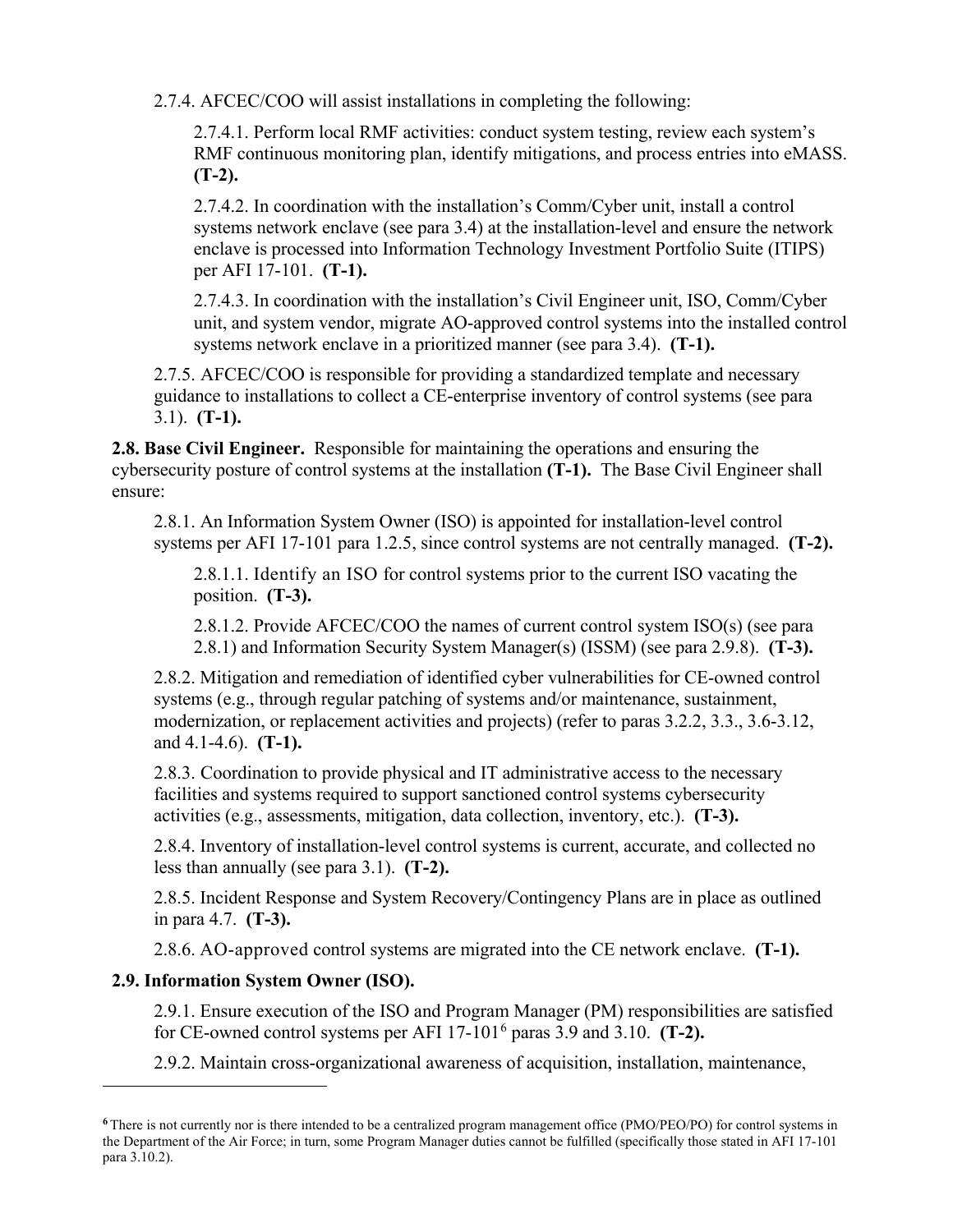and security posture of CE-owned control systems. **(T-3).**

2.9.3. Follow the RMF authorization process identified by the AO (para 3.2) for control systems. **(T-2).**

2.9.4. Ensure establishment of the security control baseline for each system per AFCEC/COO guidance. **(T-2).**

2.9.5. Ensure policies in this Memorandum are satisfied. **(T-1).**

2.9.6. Ensure CE Project Support Agreement (PSA) requirements for deploying control systems network enclave (refer to para 3.4.2) are satisfied within 60 days of initiation, including physical, connectivity, and configuration requirements. **(T-3).**

2.9.7. Facilitate RMF, CE network enclave deployment, and system migration activities at the installation-level for control systems as outlined in para 2.7.3. **(T-2).**

2.9.8. Appoint an ISSM at the installation for control systems per [AFI 17-101 para 3.10.4](http://static.e-publishing.af.mil/production/1/saf_cio_a6/publication/afi17-101/afi17-101.pdf) to support and assist the ISO. **(T-1).**

# **2.10. Information System Security Manager (ISSM).**

2.10.1. Appointed per para 2.9.8, and ensure the ISSM responsibilities are satisfied for CEowned control systems per [AFI 17-101](http://static.e-publishing.af.mil/production/1/saf_cio_a6/publication/afi17-101/afi17-101.pdf) para 3.12. **(T-1).**

2.10.2. Support the ISO in ensuring the policies in this Memorandum are satisfied. **(T-1).**

# **2.11. Information System Security Officer (ISSO).**

2.11.1. Ensure the ISSO responsibilities are satisfied for CE-owned control systems per [AFI](http://static.e-publishing.af.mil/production/1/saf_cio_a6/publication/afi17-101/afi17-101.pdf)  [17-101](http://static.e-publishing.af.mil/production/1/saf_cio_a6/publication/afi17-101/afi17-101.pdf) para 3.13. **(T-3).**

2.11.2. Support the ISO and ISSM in ensuring the policies in this Memorandum are satisfied. **(T-3).**

# **2.12. User Representative (UR)/ System Operator**

 $\overline{a}$ 

2.12.1. Ensures the UR responsibilities are satisfied for CE-owned control systems per [AFI](http://static.e-publishing.af.mil/production/1/saf_cio_a6/publication/afi17-101/afi17-101.pdf)  [17-101](http://static.e-publishing.af.mil/production/1/saf_cio_a6/publication/afi17-101/afi17-101.pdf) para 3.16.[7](#page-7-0) **(T-3).**

2.12.2. Support ISO, ISSM, and ISSO at the installation-level in ensuring the policies in this Memorandum are satisfied. **(T-3).**

**2.13. Air National Guard and Air Force Reserve.** HQ NGB/A4 and HQ AFRC/A4 will provide support and supplemental guidance as required for CE control systems under NGB and AFRC responsibility. **(T-1).**

<span id="page-7-0"></span>**<sup>7</sup>** By nature, the UR/System Operator may commonly exist through established positions within the Operations Flight (e.g., shop supervisor, technician, etc.).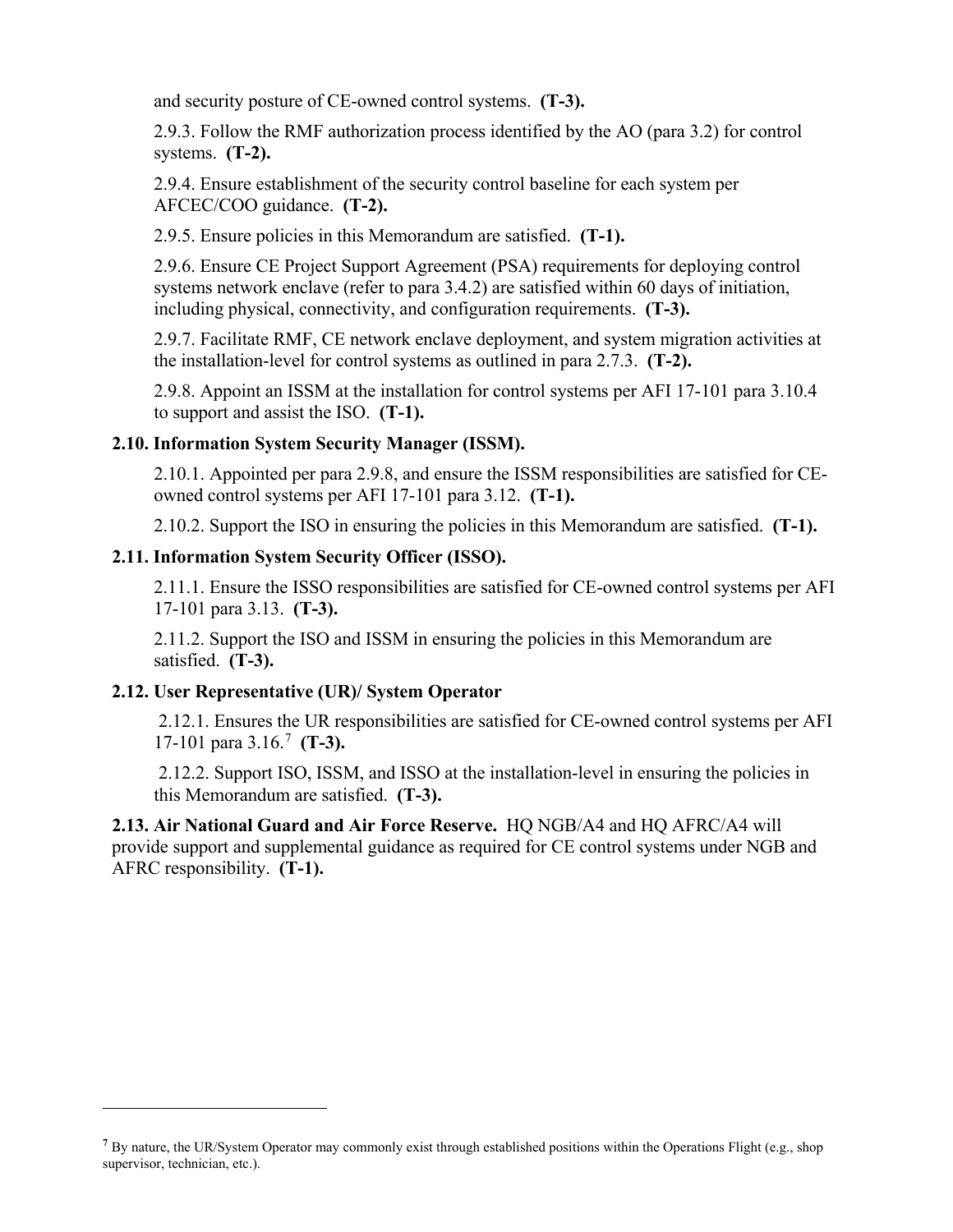### **Chapter 3**

### **CYBERSECURITY IMPLEMENTATION**

**3.1. Control Systems Inventory.** Civil Engineer units shall annually conduct and continuously maintain accurate inventories of all the installation's CE-owned control systems and associated components and devices. **(T-0).**

3.1.1. The inventory shall contain each instance of a control system (per the types listed in para 1.2) at the installation down to topology *Level 2 - Field Control System (IP)* [8](#page-8-0) (as defined in the control system architecture topology diagram and definitions in [Unified](https://www.wbdg.org/ffc/dod/unified-facilities-criteria-ufc/ufc-4-010-06)  Facilities Criteria (UFC) [4-010-06, Appendix E\)](https://www.wbdg.org/ffc/dod/unified-facilities-criteria-ufc/ufc-4-010-06). **(T-1).** Use the standardized inventory template and process provided by AFCEC/COO (see para 2.7.5). **(T-1).**

3.1.2. The ISO, ISSM, and/or ISSO shall track any new systems or system modifications/configuration changes (per para 3.9) and document them in the installation's control systems inventory per NIST [SP 800-53r5](https://csrc.nist.gov/csrc/media/publications/sp/800-53/rev-5/draft/documents/sp800-53r5-draft.pdf) para 3.5 and this Guidance Memorandum's para 3.1. **(T-1).**

3.1.3. Additionally, from the installation's inventory of CE-owned control systems, CE units shall, in coordination with local CARM representative and/or mission owners, identify those control systems deemed "critical" to mission  $(e.g.,$  directly or indirectly enable Task Critical Assets (TCA), weapons systems, Mission Essential Functions (MEF), or locally-identified critical missions on base).<sup>[10](#page-8-2)</sup> (T-1).

**3.1.4. Real Property Designation.** CE control systems<sup>[11](#page-8-3)</sup> and their associated components and devices may be considered Real Property Installed Equipment (RPIE). To determine if the control system is considered RPIE, use the components list associated to the category code of the facility found in the Real Property Category Code (CATCODE) Book (https://usaf.dps.mil/teams/10758/citcatcode/module/home.aspx). [12](#page-8-4)

3.1.4.1. If a control system is not found in the CATCODE Book or if unsure of RPIE designation, submit a request to [AFCEC.CIT-.A@us.af.mil.](mailto:AFCEC.CIT-.A@us.af.mil)

# **3.2. Mitigating Identified Vulnerabilities & Accepting Risk.**

#### **3.2.1. Risk Management Framework (RMF)**

l

3.2.1.1. Civil Engineer units are required to follow RMF and fulfill ATO requirements for authorization of control systems (outlined in para 2.7.3.1 and DAF RMF policy, [AFI 17-101\)](http://static.e-publishing.af.mil/production/1/saf_cio_a6/publication/afi17-101/afi17-101.pdf). **(T-0).**

3.2.1.2. Civil Engineer units shall use eMASS for initiating, submitting, tracking, and updating all RMF artifacts. **(T-1).**

3.2.1.3. All newly initiated authorization packages (e.g., ATO, IATT, DATO, ATC, etc.) for control systems shall be aligned with RMF, as outlined in para 2.7.3.1. **(T-0).**

3.2.1.4. Control systems deemed "critical" to mission (refer to para 3.1.3) shall have a

<span id="page-8-0"></span>**<sup>8</sup>** Reference Figure E-1 (pg. 41), UFC 4-010-06, *Cybersecurity of Facility-Related Control Systems*.

<span id="page-8-1"></span>**<sup>9</sup>** Further guidance specific to CE control systems deemed "critical" to mission is forthcoming.

<span id="page-8-2"></span>**<sup>10</sup>** Refer to *Defense Critical Infrastructure (DCI) Line of Effort (LOE) Security Classification Guide* (SCG) (27 Jul 2018) and forthcoming *Classification Guide for Control Systems (CS)* for guidance on security classification of such information.

<span id="page-8-3"></span>**<sup>11</sup>** Note that some CE control systems (e.g., automatic door-locks) do not qualify as RPIE.

<span id="page-8-4"></span>**<sup>12</sup>** Further guidance on this topic is forthcoming in the update of DAFI 32-9005, *Real Property Accountability*.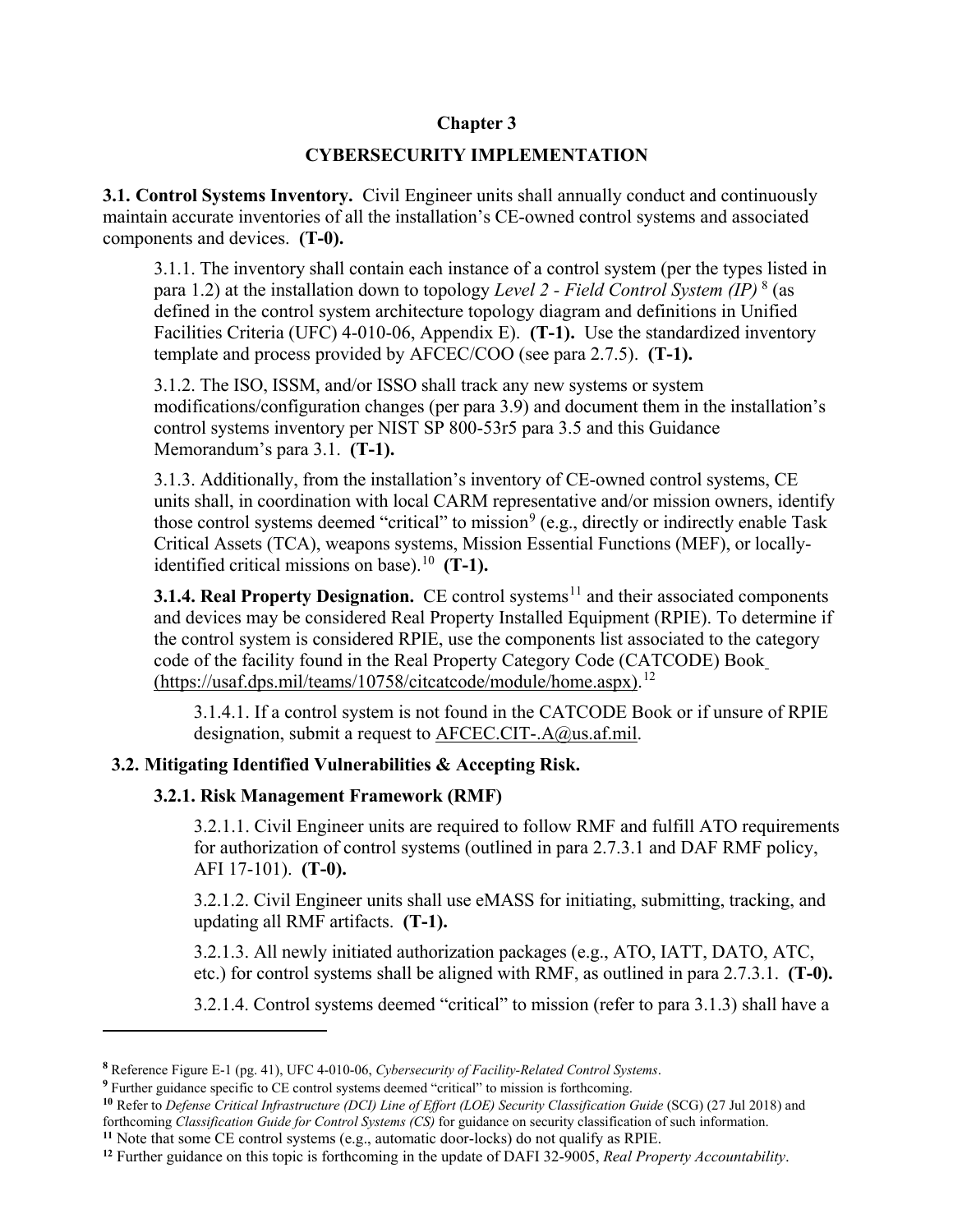default M-M-M RMF categorization. **(T-2).** Any deviations up or down (e.g., L-M-M, M-H-H) from the default categorization require justification through the RMF Step 1 categorization process. **(T-2).** 

3.2.1.5. For "RMF continuous monitoring" and regular review and verification of security controls and RMF authorization packages, refer to para. 3.5.1.

3.2.1.6. Refer to [Chapter 2](#page-5-0) for the RMF responsibilities translated for control systems.

### **3.2.2. Identifying Vulnerabilities & Mitigations**

3.2.2.1. Identify vulnerabilities and their associated risks of the control system (from sources such as RMF assessments, Notices to Airmen (NOTAM), joint mission assurance assessments (JMAA), and self-assessments). **(T-3).** 

3.2.2.1.1. To self-assess cyber risks to CE-owned control systems, follow the process in RAND's *Assessing Cybersecurity Risk to CE Infrastructure* (pgs. 11- 22) (https://www.milsuite.mil/book/docs/DOC-1024779). **(T-3).**

3.2.2.2. Capture all identified vulnerabilities and their associated risks in the control system's authorization package and associated POA&M (refer to para 3.2.1). **(T-2).** 

3.2.2.3. Prioritize mitigation of vulnerabilities in order of the most critical vulnerabilities for systems deemed "critical" to mission (refer to para 3.1.3). **(T-2).** 

3.2.2.4. Develop requirements and prioritize for upgrade, replacement, and maintenance of control systems, as needed. **(T-2).**

### **3.3. Construction, Repair, or Energy Requirements.**

l

3.3.1. The Civil Engineer unit and AFCEC project managers shall work together with design agents and vendors to accurately define cybersecurity requirements and prioritize control system acquisitions with cybersecurity measures incorporated into the design of the system. **(T-3).** The local CE control systems ISO shall review and validate requirements from a control systems cybersecurity perspective prior to contract award. **(T-3).**

3.3.1.2. For any new acquisition or replacement of control systems or their associated devices at a *Level 2 - Field Control System (IP)* or above (as defined by [UFC 4-010-06\)](https://www.wbdg.org/ffc/dod/unified-facilities-criteria-ufc/ufc-4-010-06), consult AFCEC/COO for design reviews, proposals, quotes, statements of work, etc. **(T-3).**

3.3.2. Projects and third-party financing (e.g., military construction, Energy Savings Performance Contracts (ESPC), Utility Energy Service Contracts (UESC), microgrids, Environmental Security Technology Certification Programs (ESTCP), Advanced Meter Reading Systems (AMRS), etc.) shall follow existing standards and policies to incorporate cybersecurity and associated costs into all phases of delivery. These phases include: contract language<sup>[13](#page-9-0)</sup>, design, development, test and evaluation, integration, execution, construction, operation, maintenance, sustainment, upgrade, or replacement. **(T-0).** These existing standards and policies include: [Defense Federal Acquisition Regulation Supplement](https://www.acq.osd.mil/dpap/dars/dfars/html/current/252204.htm)  (DFARS) 252.204-7012, *[Safeguarding Covered Defense Information and Cyber Incident](https://www.acq.osd.mil/dpap/dars/dfars/html/current/252204.htm)  [Reporting](https://www.acq.osd.mil/dpap/dars/dfars/html/current/252204.htm)*, this Guidance Memorandum, [UFC 4-010-06,](https://www.wbdg.org/ffc/dod/unified-facilities-criteria-ufc/ufc-4-010-06) *AF/A4CF Business Rules for MILCON Program Packages and Preparing the DD Form 1391 & 1390* para 9.1.1.3, NIST

<span id="page-9-0"></span>**<sup>13</sup>** This includes, but is not limited to, clearly articulating the contractor's cybersecurity responsibilities in contract language requirements, including all required cybersecurity clauses in contracts, and considering cybersecurity specialty clauses.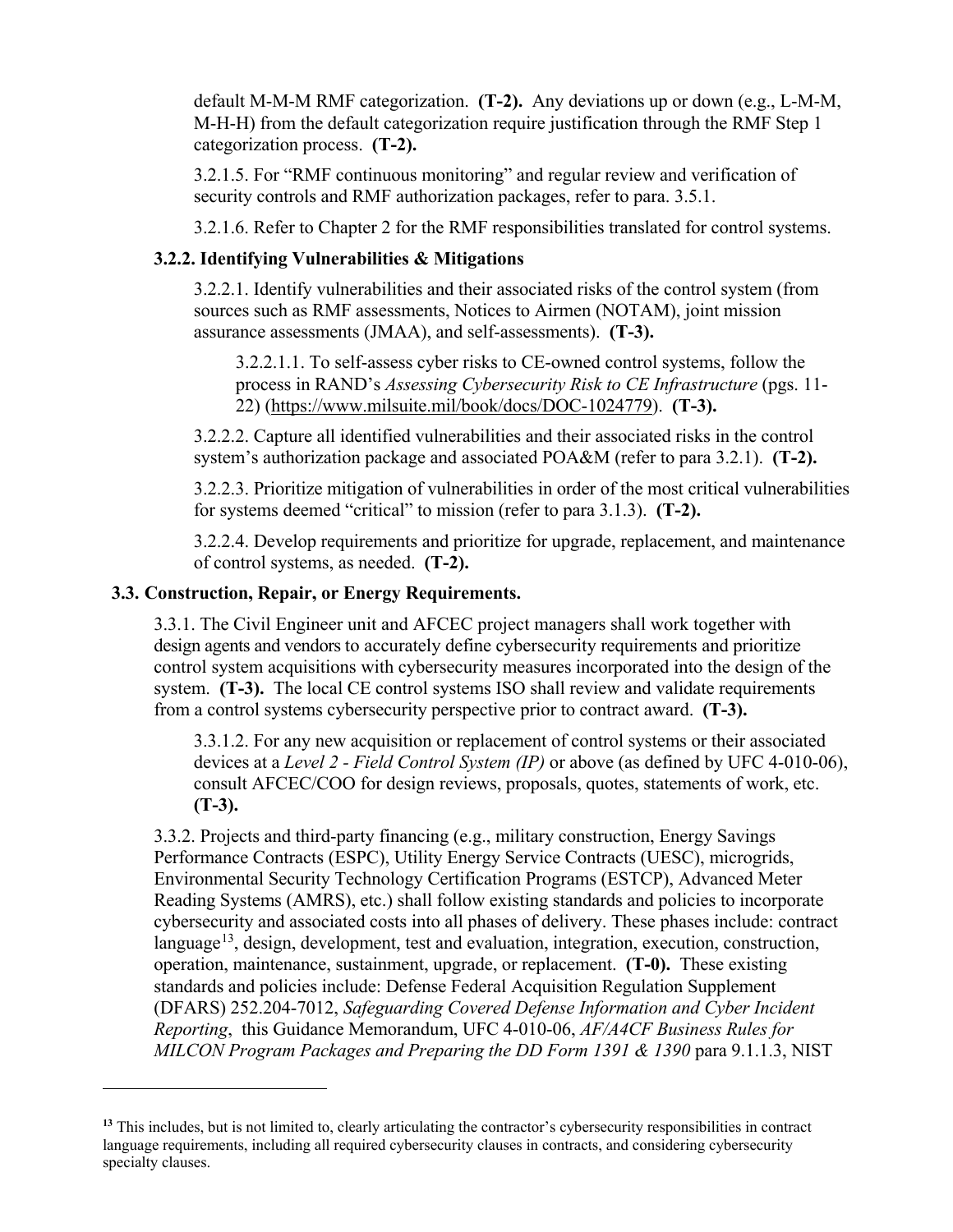SP 800-82r2, NIST SP 800-53r5, and the best practices from the Department of Homeland Security (DHS)'s Cyber Security Procurement Language for Control Systems (https://www.us-cert.gov/sites/default/files/documents/Procurement\_Language\_ Rev4 100809 S508C.pdf).

3.3.3. Ensure contract language requires newly acquired control systems to use open protocols and standards to maximize data interoperability in accordance with UFC 3-410- 02, *Direct Digital Control for HVAC and Other Building Control Systems*, and in alignment with industry best practices. **(T-0).** The acquisition of proprietary systems, protocols, and standards is prohibited. **(T-2).** 

3.3.4 Ensure contract language mandates machine-readable data structured formats (e.g., CSV, RDF, XML, JSON) to enable maximum data collection, centralization, and integration. **(T-1).** 

3.3.5. Ensure contract language requires data interconnectivity capability for secure communication protocols (e.g., SSH File Transfer Protocol (SFTP)). **(T-1).** 

3.3.6. Ensure contract language accounts for data security through use of industry best practices (e.g., encryption, firewalls, etc.). **(T-3).** 

3.3.7. Ensure contract language requires the use of government-owned assets (or government furnished equipment (GFE)) (e.g., computer, tablet) for control systems maintenance. **(T-0).**

3.3.8. Ensure contract language requires on-site maintenance (see para 3.9). **(T-2).**

3.3.9. Ensure contract language prohibits the connection of removable media (refer to para 3.12) to a control system or control systems network enclave other than as described in para 3.10.6. **(T-3).**

3.3.10. Ensure contract language requires compliance with vulnerability scanning standards stated in UFGS-25 05 11, *Cybersecurity for Facility-Related Control Systems*, para 3.11. **(T-1).**

3.3.11. Ensure contract language requires the vendor(s) to provide (1) copies of operator, administrator, and maintenance manuals, (2) copies of the system's topology, hardware/ software inventory, and configuration, (3) training and associated materials, as well as (4) any third party validation/standardization (e.g., Common Criteria, ISO-9000, etc.) testing results. **(T-3).**

3.3.12. Ensure contract language requires the vendor(s) to perform an initial security assessment, scan vulnerabilities, provide a copy of the scan results, and recommend and document mitigations for identified vulnerabilities prior to actions specified in para 3.3.13. **(T-3).**

3.3.13. Before control system becomes operational (e.g. begins processing data, supporting mission, supporting facility operations), CE units, under direction of the ISO, must obtain RMF authorization and shall:

3.3.13.1. Ensure initial system authorization under RMF process is adequately resourced (e.g. staffing, funding, vendor artifacts, etc.). **(T-3).**

3.3.13.2. Mitigate all identified vulnerabilities that do not require additional funding to address. **(T-3).**

3.3.13.3. Prioritize and plan for all other required mitigations. **(T-3).**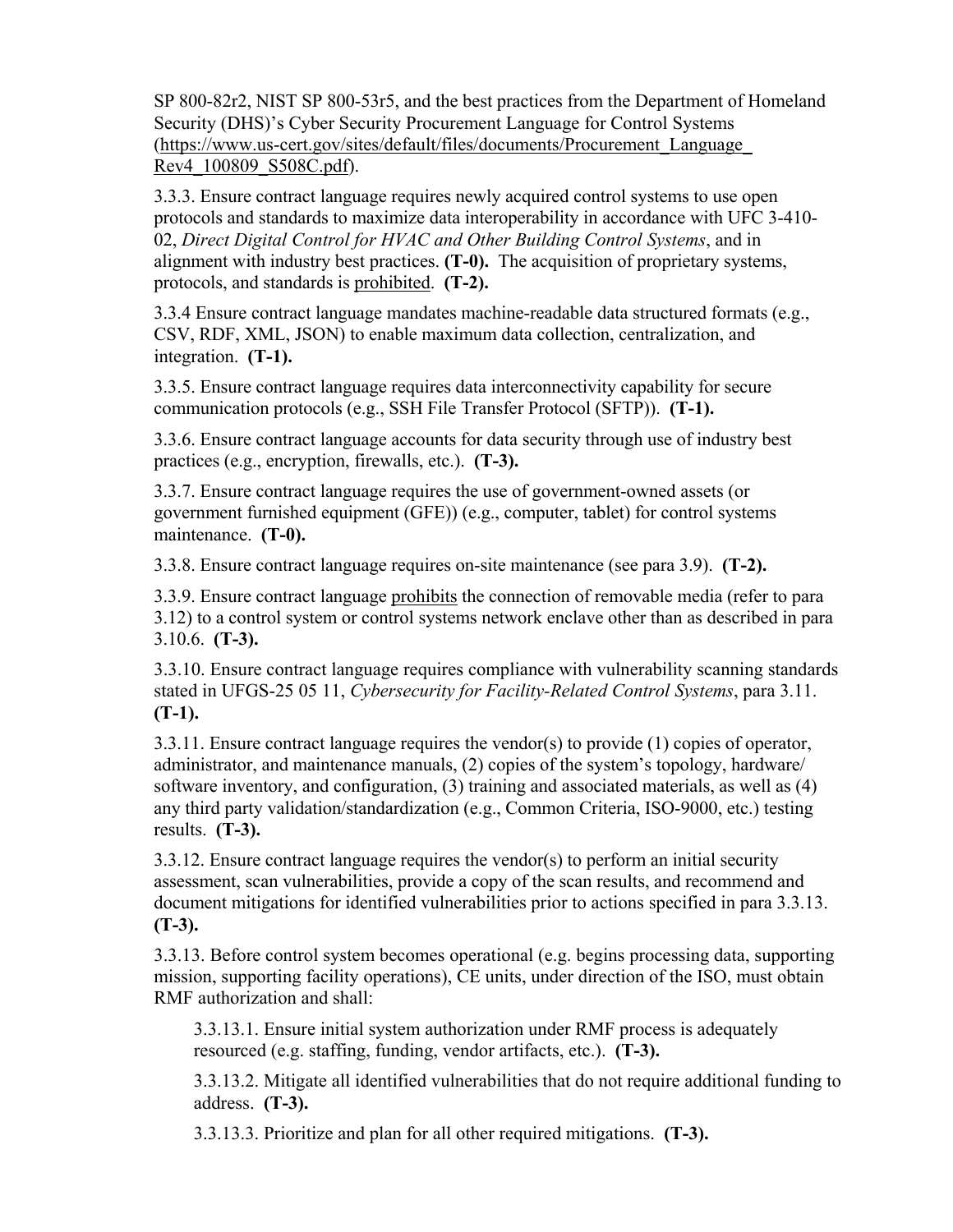3.3.13.4. Provide sufficient documentation (refer to AFI 17-101 para 4.3.8) for the DAF to finalize the authorization of the control system (refer to para 3.2). **(T-3).**

3.3.13.5. Plan to utilize the existing CE control systems network enclave (refer to paras 3.4.2 and 3.4.4). **(T-1).**

3.3.14. Upon receiving new control system for commissioning, perform a system reset in order to ensure the system is set to its factory default configuration. **(T-3).** Per para 4.4, change default passwords and accounts after the reset is complete.

3.3.15. Add newly installed or acquired control systems to the installation's inventory (para 3.1). **(T-0).**

3.3.16. Additionally, Utilities Privatization contracts shall include the [DFARS 252.204-](https://www.acq.osd.mil/dpap/dars/dfars/html/current/252204.htm) [7012](https://www.acq.osd.mil/dpap/dars/dfars/html/current/252204.htm) clause and follow standards specified in [NIST SP 800-171r1,](https://nvlpubs.nist.gov/nistpubs/SpecialPublications/NIST.SP.800-171r1.pdf) [DoDI 4170.11, a](https://www.acq.osd.mil/dodsc/library/dodi-4170-11-installation.pdf)nd additional cybersecurity direction stated in the Office of the Under Secretary of Defense for Acquisition and Sustainment (OUSD (A&S)) memos: *Supplemental Guidance for the Utilities Privatization Program* (07 Feb 2019) and *Interim Defense Federal Acquisition Regulation Supplement Rule, 2019-D041, Assessing Contractor Implementation of Cybersecurity Requirements* (guidance for utilities privatization) (Nov 2020). **(T-0).**

3.3.17. For energy projects, follow cybersecurity guidance stated in the Office of the Assistant Secretary of Defense for Energy, Installations, and Environment (OASD (EI&E)) memo *Installation Energy Plans – Energy Resilience and Cybersecurity Update*, 30 May 2018. **(T-0).**

**3.4. Connectivity.** Control systems rely on multiple forms of connectivity for uninterrupted operation of the system. For instance, many control systems rely on the Air Force Information Network, its inherited enterprise services, and a variety of other forms of connectivity for uninterrupted operation of the system. CE units shall aim to consolidate all control systems into a single connectivity architecture. **(T-1).** Recognizing the disparate system requirements and connectivity landscape, adhere to the tiered approach outlined in this para. All control systems not in the current state (para 3.4.1), protected by a control systems network enclave (para 3.4.2), or approved through exemption (para 3.4.3) are subject to disconnection from the network.

# **3.4.1. Current State.**

3.4.1.1. Until AFCEC/COO installs a control systems network enclave (para 3.4.2) at the installation, the Civil Engineer unit will monitor their systems' security controls. **(T-3).** In order to prepare for the network enclave deployment and the migration of control systems into the enclave, all control systems shall go through the "assess only" or "assess and authorize" process (see para 3.2). **(T-3).**

3.4.1.2. Once the network enclave is deployed at the installation, follow the policy stated in paras 3.4.2 and 3.4.4. **(T-1).**

3.4.1.3. Do not connect control systems to the SIPRNet. **(T-3).**

**3.4.2. Network Enclave.** Through the SAF/CN-appointed authorization boundary, the Civil Engineers have designed type-authorized, AO-sanctioned control systems network enclaves. These enclaves logically segregate control systems on the Air Force Information Network to provide secure access to enterprise services and a defendable and monitored network environment for control systems to operate. In a prioritized manner, in coordination with the local Comm/Cyber unit, AFCEC/COO shall deploy installation-level control systems network enclaves. **(T-1).**

3.4.2.1. Leverage existing base Comm infrastructure for the deployment of the network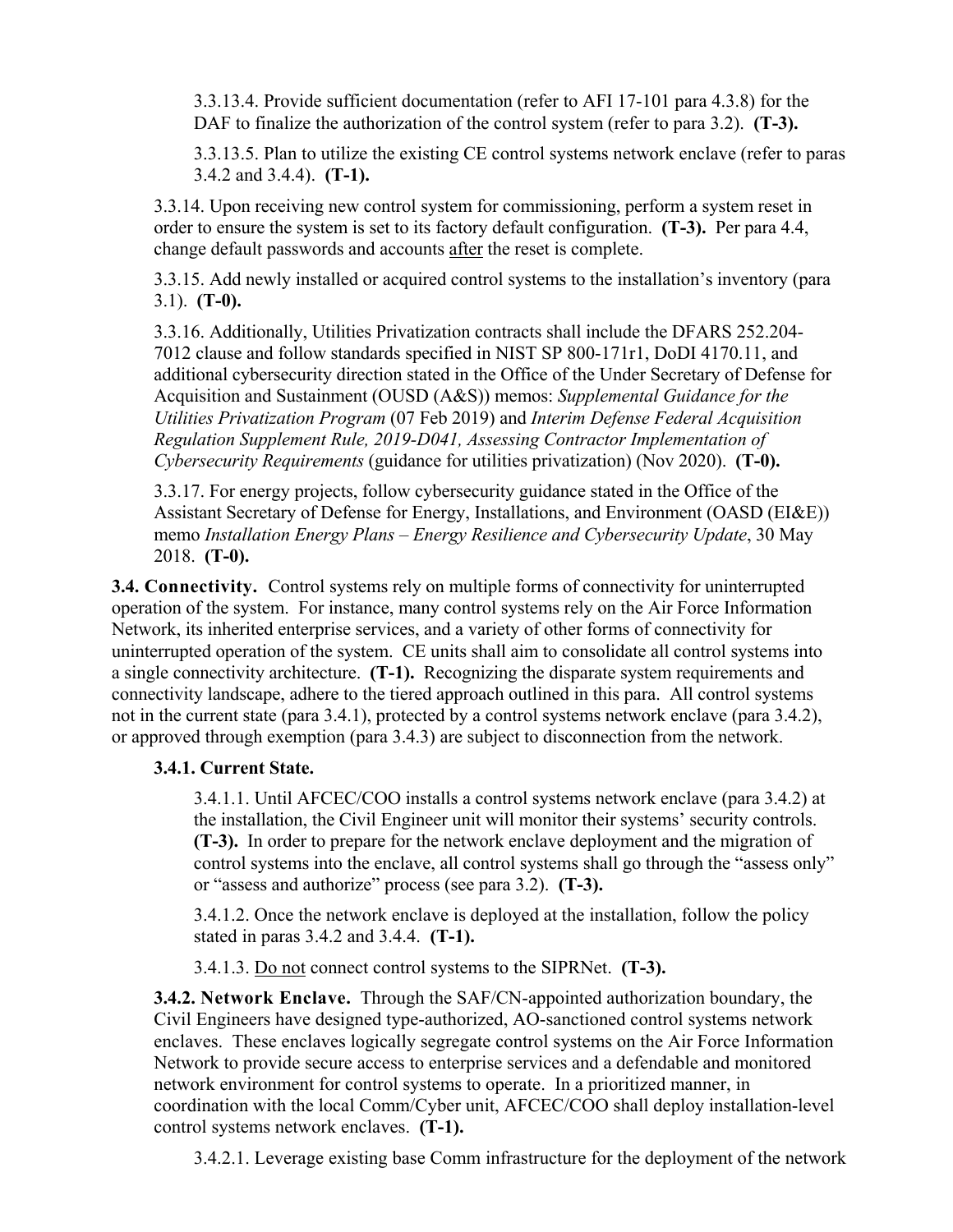enclave (see para 3.4.3 for exceptions). **(T-1).**

3.4.2.2. If a control systems network enclave has been deployed to an installation:

3.4.2.2.1. AO-approved control systems (see para 3.2) shall (1) be migrated into the control systems network enclave under direction of the ISO (see para 2.9.7) in coordination with the installation's Comm/Cyber unit, AFCEC/COO, and system vendor and shall (2) be eliminated from all other connectivity. **(T-2).** 

3.4.2.2.2. The Civil Engineer unit, specifically the ISO, ISSM, and ISSO (paras 2.9 - 2.11), shall continue to monitor their systems' security controls. **(T-3).**

3.4.2.3. If a control systems network enclave has not been deployed to an installation, adhere to the policy outlined in para 3.4.1. **(T-1).**

**3.4.3. Exceptions.** If there is a need to have a different form of connectivity other than the control systems network enclave (para 3.4.2) due to the function of the system or mission criticality concerns, the owner shall submit a justification to AFCEC/COO for AO approval. **(T-2).** An exception may also be directed at the AO's discretion. Additionally, follow the criteria listed below:

**3.4.3.1. Stand-alone systems.** Stand-alone systems (refer to "stand-alone" definition in Attachment 1) are those that do not interface with nor connect to other systems/networks. A system could remain stand-alone due to (1) mission criticality concerns, (2) existing vulnerabilities that cannot be mitigated, or (3) if the control system is a Life Safety system (para 1.2.3) or an Airfield Lighting Control System (para 1.2.5.1) that is determined not technically feasible to migrate into the CE control systems network enclave .

3.4.3.1.1. Provide security, system administration, and authorization for standalone systems per DoDI 8510.01 and AFI 17-101. **(T-3).**

3.4.3.1.2. Implement a RMF continuous monitoring strategy for the system's security controls, as outlined in para 3.5.1, as part of the authorization requirement. **(T-3).**

**3.4.3.2. Stand-alone networks.** Where stand-alone network architecture is approved for control systems, Department of the Air Force CIO requirements for network security, security protections, and DCO continuous monitoring (refer to para 3.5.2) shall still be provided by the installation's stand-alone network design and the network operator. **(T-1).**

**3.4.3.3. Modems.** Modem connections to the Air Force Information Network require DAF Enterprise AO (ACC/A6) approval and an Approval to Connect (ATC) per [AFI](http://static.e-publishing.af.mil/production/1/saf_cio_a6/publication/afi17-101/afi17-101.pdf) [17-101.](http://static.e-publishing.af.mil/production/1/saf_cio_a6/publication/afi17-101/afi17-101.pdf) Modem connections to any other network or network enclave require approval by the owning AO. **(T-1).**

**3.4.3.4. Wireless Communications/Radio Frequency (e.g., Wi-Fi, cellular, Bluetooth, satellite).** Using unlicensed frequencies under [Federal Communications](https://www.ecfr.gov/cgi-bin/text-idx?SID=1b3056c426adb49468b037e29ac87950&mc=true&node=pt47.1.15&rgn=div5)  [Commission Title 47 Part 15](https://www.ecfr.gov/cgi-bin/text-idx?SID=1b3056c426adb49468b037e29ac87950&mc=true&node=pt47.1.15&rgn=div5) is not allowed. **(T-0).** Do not procure new control systems using a Part 15 radio frequency device. **(T-0).** OCONUS installations shall also comply with applicable Host Nation rules, laws, policies, and agreements. **(T-0).** Verify radio frequency spectrum certification compliance with the installation's Spectrum Manager for any radio frequency devices currently in use. **(T-2).** Per [DoDI](http://www.esd.whs.mil/Portals/54/Documents/DD/issuances/dodi/842001_dodi_2017.pdf?ver=2017-11-03-092912-313)  8420.01, *[Commercial Wireless Local-Area Network \(WLAN\) Devices, Systems, and](http://www.esd.whs.mil/Portals/54/Documents/DD/issuances/dodi/842001_dodi_2017.pdf?ver=2017-11-03-092912-313)*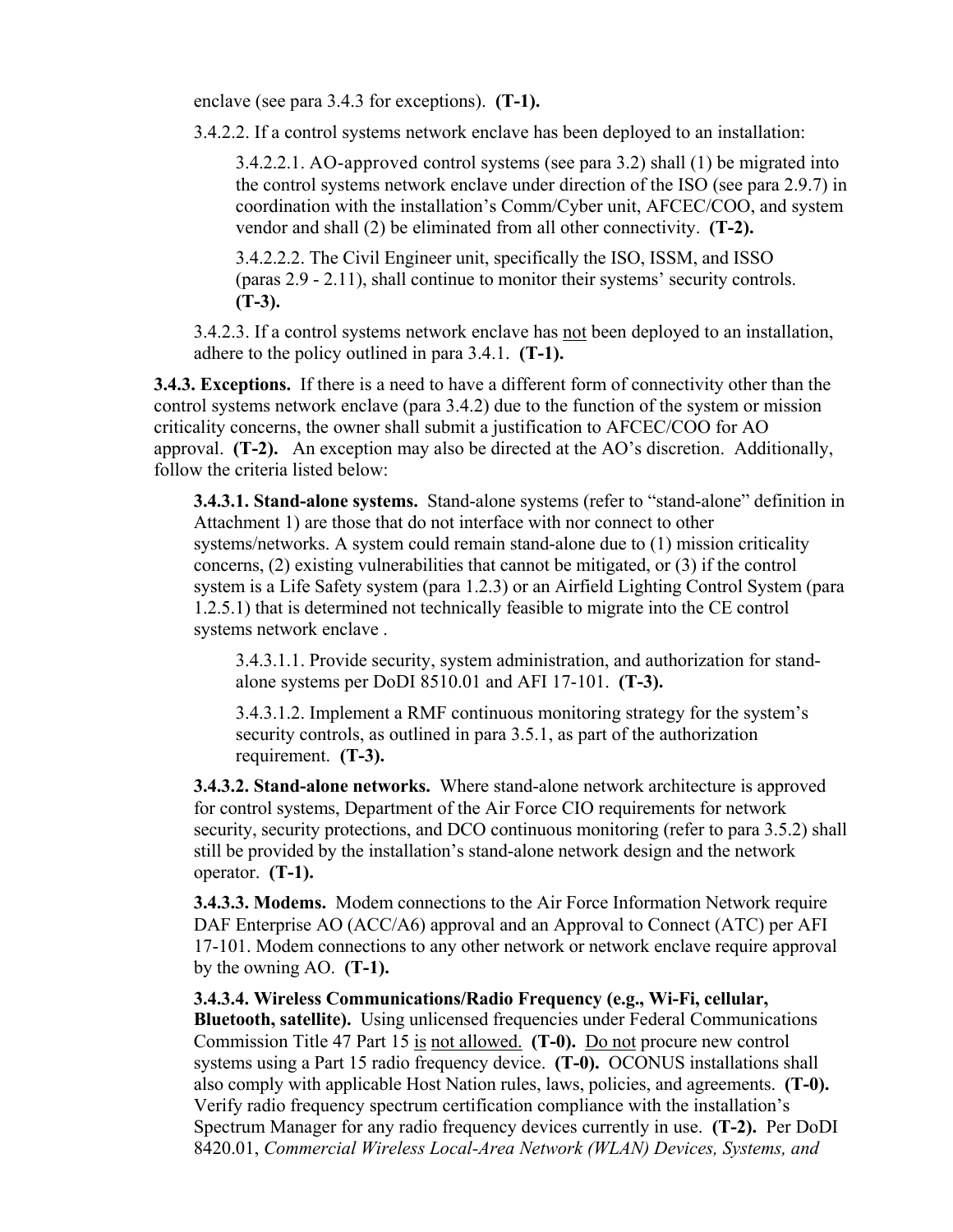*[Technologies](http://www.esd.whs.mil/Portals/54/Documents/DD/issuances/dodi/842001_dodi_2017.pdf?ver=2017-11-03-092912-313)*, DoD requires non-licensed devices operating in the United States and their possessions to be registered with the local spectrum management office. **(T-0).** When purchasing new devices, also follow para 3.3. **(T-1).**

3.4.3.4.1. If (1) an existing control systems needs to continue using radio frequency devices to transmit and/or receive data or (2) a control system not owned by the installation requires radio frequency (e.g., cellular tower leasing), ensure the system complies with DAFI 17-220, *[Spectrum Management](http://static.e-publishing.af.mil/production/1/saf_cio_a6/publication/afi17-220/afi17-220.pdf)*, uses dedicated frequencies per [National Telecommunications Information](https://www.ntia.doc.gov/page/2011/manual-regulations-and-procedures-federal-radio-frequency-management-redbook)  Administration *[Chapter 7 and Chapter 4](https://www.ntia.doc.gov/page/2011/manual-regulations-and-procedures-federal-radio-frequency-management-redbook)*, and is approved by the installation's Spectrum Manager before seeking a waiver approval. **(T-1).** Check radio frequency devices to ensure data transmission is encrypted "end-to-end" over an assured channel; the device is aligned to the sensitivity of the data; and the device is validated under the "Cryptographic Module Validation Program" specified in FIPS PUB 140-2, *[Security Requirements for Cryptographic Module](http://nvlpubs.nist.gov/nistpubs/FIPS/NIST.FIPS.140-2.pdf)*s, Overall Level 1 or Level 2, as dictated by the data's sensitivity. **(T-1).**

3.4.3.4.2. Any data transmitted by Wi-Fi devices, services, and technologies shall follow [IEEE Standard 802.11-2016](https://standards.ieee.org/findstds/standard/802.11-2016.html) per DoD [Directive \(DoDD\)](http://www.esd.whs.mil/Portals/54/Documents/DD/issuances/dodd/810002p.pdf) 8100.02, [DoDI](http://www.esd.whs.mil/Portals/54/Documents/DD/issuances/dodi/842001_dodi_2017.pdf?ver=2017-11-03-092912-313)  [8420.01,](http://www.esd.whs.mil/Portals/54/Documents/DD/issuances/dodi/842001_dodi_2017.pdf?ver=2017-11-03-092912-313) [NIST SP 800-97,](http://nvlpubs.nist.gov/nistpubs/Legacy/SP/nistspecialpublication800-97.pdf) and DHS's *[Guide to Securing Networks for Wi-Fi](https://www.us-cert.gov/sites/default/files/publications/A_Guide_to_Securing_Networks_for_Wi-Fi.pdf)* [\(https://www.us-cert.gov/sites/default/files/publications/A\\_Guide\\_to\\_Securing](https://www.us-cert.gov/sites/default/files/publications/A_Guide_to_Securing) Networks for Wi-Fi.pdf). **(T-0).** 

3.4.3.4.3. Authorization will not be granted for control systems using Bluetooth. **(T-2).**

3.4.3.4.4. For all other use of radio frequency, approval is required before the purchase, testing, deployment, and usage of the system. **(T-3).**

**3.4.3.5. Commercial Internet & Services.** All commercial Internet connections are prohibited unless approved by the AO and the DoD Chief Information Officer has granted a DoD Information Network (DoDIN) waiver. **(T-0).** Unauthorized connections will result in a Denial of Authorization to Operate (DATO).

**3.4.3.5.1. DoDIN Waiver Process.** Under [DoDI 8010.01](http://www.esd.whs.mil/Portals/54/Documents/DD/issuances/dodi/851001_2014.pdf) para 4.4 and Air Force Manual (AFMAN) 17-2101 para 3.1.1, the DoD Chief Information Officer grants DoDIN waivers for procurement and use of non-Defense Information Systems Network (DISN) commercial services when in the best interest of the DoD and when Defense Information Systems Agency (DISA) services cannot support mission requirements. For further guidance on the waiver process, contact osd.pentagon.dod-cio.mbx.dcio-cs-ae@mail.mil.

**3.4.4. Unnecessary Connectivity.** Any form of connectivity or communication protocol that is not used, not necessary for the function of the system, and not explicitly approved shall be disabled in all components of the control system down to the end device. **(T-1).**

**3.4.5. Encryption.** Apply secure authentication and encryption protocols to the greatest extent possible. **(T-3).** Encrypt all communication lines for data at rest and data in transit. **(T-3).** 

**3.5. Continuous Monitoring & Incident Response.** There are two forms of continuous monitoring: RMF continuous monitoring & Defensive Cyber Operations (DCO) continuous monitoring for abnormal events/incidents.

**3.5.1. RMF Continuous Monitoring.** For RMF continuous monitoring, ISO, ISSM, and ISSO system-level responsibilities for continuous monitoring are outlined by the RMF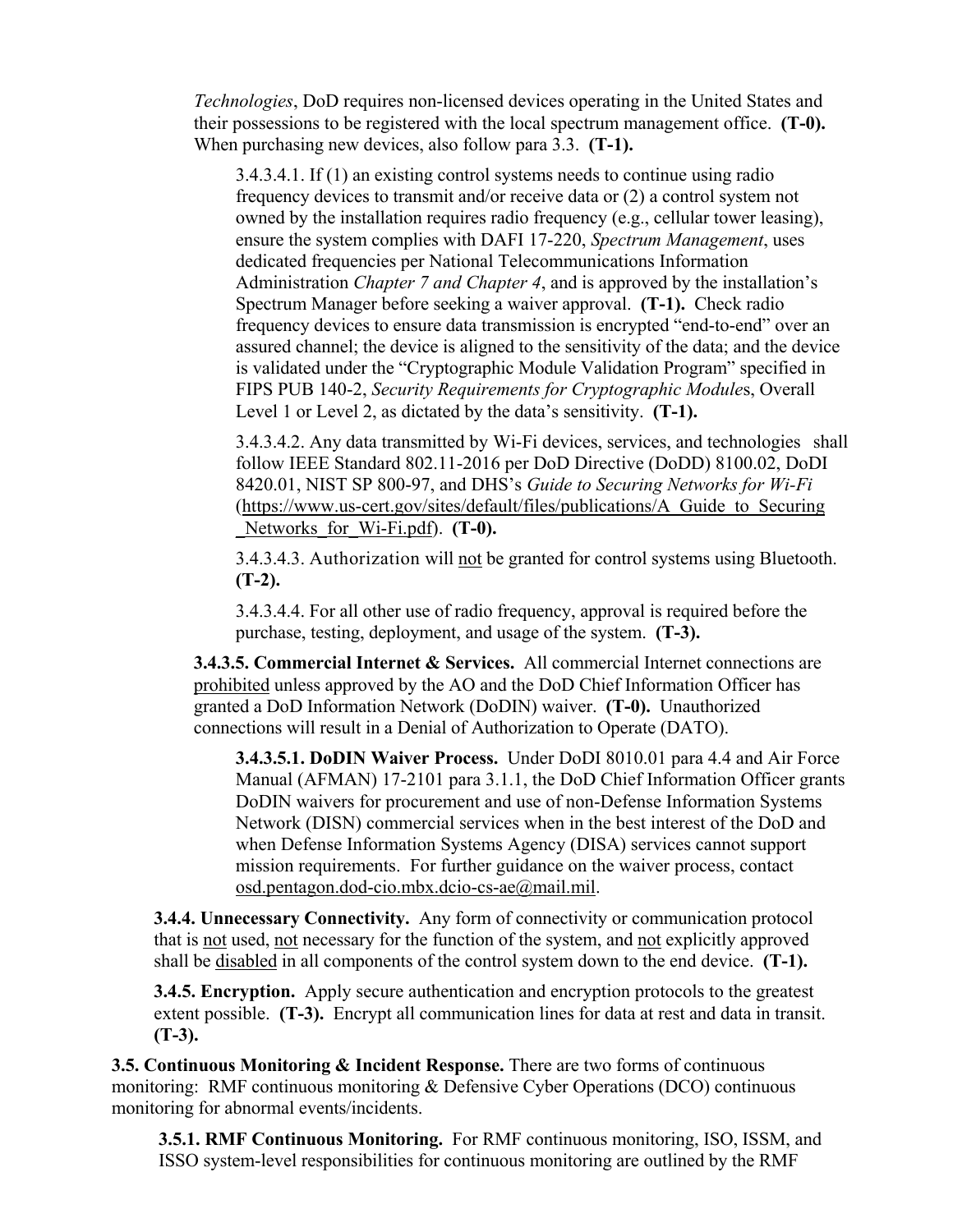process (refer to para 3.2.1). For instance, CE units shall regularly evaluate the RMF security controls of their control systems (e.g., checking (and if needed, modifying) how the security controls are implemented, loading compelling artifacts into eMASS package on recurring basis, etc.). **(T-3).**

3.5.1.1. CE units must continuously monitor their control systems' security controls according to their RMF continuous monitoring plan, regardless of the system's RMF authorization status.

3.5.1.2. CE control systems may be reauthorized or have the Authorization Termination Date (ATD) extended based on successful execution of the system's RMF continuous monitoring plan, with AO approval.

**3.5.2. DCO Continuous Monitoring**. For DCO continuous monitoring, further roles and responsibilities are still being determined for coordination with cyber defenders (e.g., 16 AF/AFCYBER or for incident detection and response of control systems, as well as for a Cybersecurity Service Provider (CSSP) and an operations watch floor for automated continuous monitoring of control systems at the base and enterprise-level.

3.5.2.1. In lieu of established command and control (C2), DCO continuous monitoring, and/or CSSP entity, if an incident occurs (that could have been caused by a malicious cyber event, but needs investigation to determine), request assistance through the local Comm/Cyber unit to coordinate "9-Line" submission (intelshare.intelink. sgov.gov/sites/624oc/COD/SitePages/COD.aspx (SIPR only)) or other appropriate escalation/response. **(T-1).**

#### **3.6. Hardware.**

**3.6.1. Hubs.** The use of hubs is prohibited. **(T-2).** Where used in legacy systems, plan and program for their replacement to switches (para 3.6.2) utilizing the *[DISA Approved](https://aplits.disa.mil/apl/)  [Products List](https://aplits.disa.mil/apl/)* (https://aplits.disa.mil/apl/) and AFCEC/COO for further guidance. **(T-3).**

**3.6.2. Switches.** The use of switches within the control systems environment shall be kept to a minimum and are required to be "managed" switches. **(T-3).** If used, configure switches to restrict port access to the control system. **(T-3).** Where used in legacy systems, plan and program for their replacement utilizing the *[DISA Approved Products List](https://aplits.disa.mil/apl/)* and AFCEC/COO for further guidance. **(T-3).**

3.6.2.1. Switches shall have physical (refer to para 4.4) and logical security measures. **(T-3).** Ensure switches are stored in a locked, secure area/cabinet, and add necessary tamper-proof features to restrict access to these devices. **(T-3).**

**3.6.3. Servers.** Rack mounted servers are preferred over towers or stand-alone cases. Use of *AF Advantage*, accessed through the *GSA Advantage 2GIT* contract vehicle, is required for servers and client workstations. **(T-1).**

3.6.4. For any device that has an applicable Security Technical Implementation Guide (STIG), follow the guide to apply the proper security controls and configurations. **(T-3).**

#### **3.7. Software.**

3.7.1. Use whitelisting software as a preferred mitigation approach per [National Security](https://apps.nsa.gov/iaarchive/customcf/openAttachment.cfm?FilePath=/iad/library/ia-guidance/security-configuration/industrial-control-systems/assets/public/upload/Guidelines-for-Application-Whitelisting-Industrial-Control-Systems.pdf&WpKes=aF6woL7fQp3dJieWeqzhUsw9Fekr3xteZCGmLh)  Agency's (NSA) *[Guidelines for Application Whitelisting Industrial Control Systems](https://apps.nsa.gov/iaarchive/customcf/openAttachment.cfm?FilePath=/iad/library/ia-guidance/security-configuration/industrial-control-systems/assets/public/upload/Guidelines-for-Application-Whitelisting-Industrial-Control-Systems.pdf&WpKes=aF6woL7fQp3dJieWeqzhUsw9Fekr3xteZCGmLh)*. **(T-3).**

3.7.2. Upgrading and patching software is required for operating systems, embedded systems, and control system applications. **(T-0).** Adhere to para 3.8 and the following:

3.7.2.1. Upgrade and maintain control system operating systems and embedded systems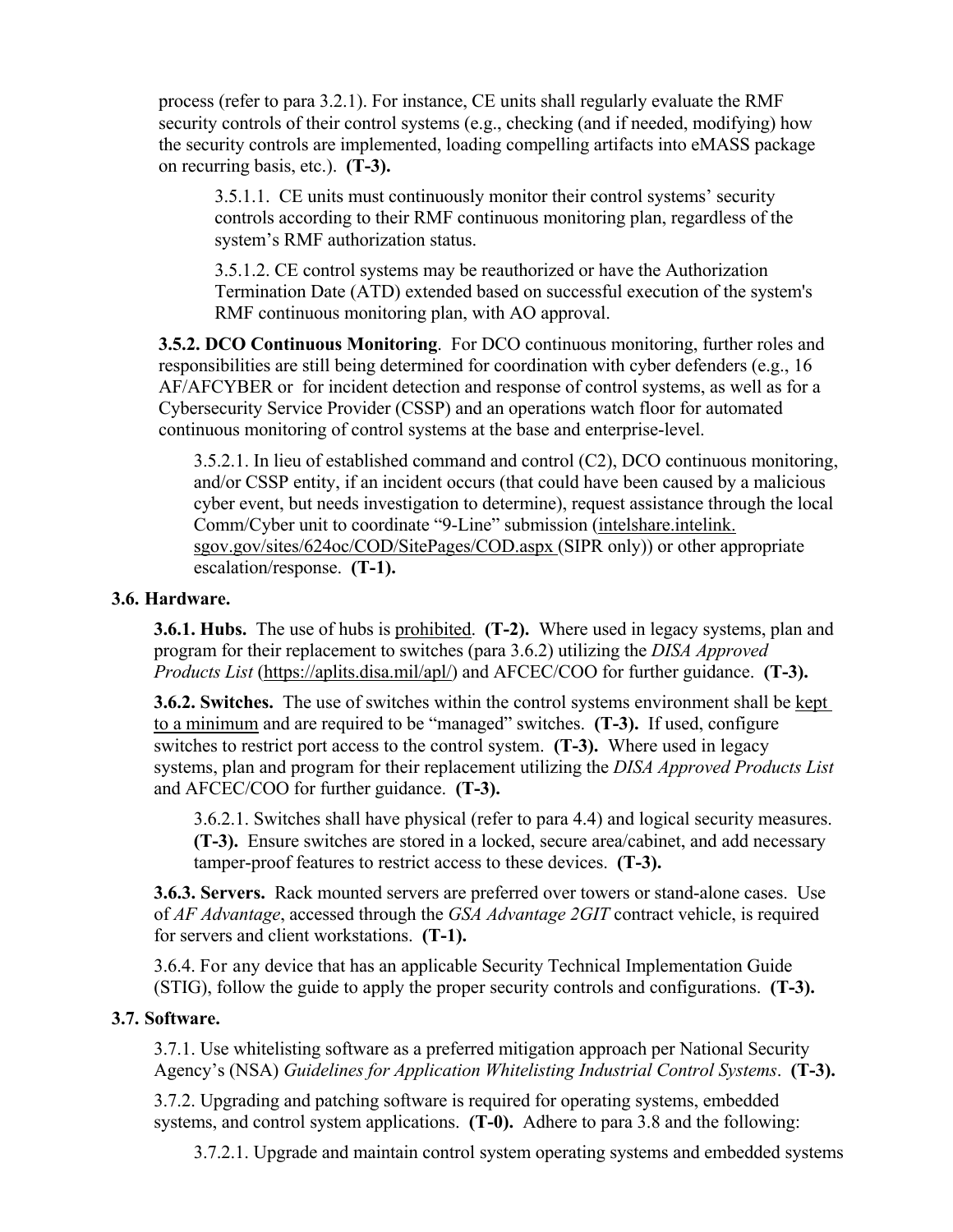to the most current operating system available along with patch level as approved by DISA and the DAF. **(T-3).**

3.7.2.2. Review the [Standard Desktop Configuration SharePoint site](https://org2.eis.af.mil/sites/20760/3/1/1/SDC/default.aspx) (https://usaf.dps.mil/sites/41288/SDC/SitePages/Home.aspx) for the most current operating system versions and builds.

3.7.2.3. Newly acquired control systems shall run on or be compatible with updates to Windows 10 (Win 10) Long Term Servicing Channel (LTSC) per USECAF Memo, "*Updated Windows 10 (Win 10) Migration Process for Non-Office Information Technology (IT) Systems*" or latest DoD approved Windows operating system. **(T-1).** 

3.7.3. When the control system operating system cannot be upgraded, a POA&M shall be documented and approved through the RMF process (refer to para 3.2) to appropriately manage the resulting security risk or to provide remediation that eliminates the risk. **(T-3).**

3.7.3.1. Once approved through the RMF process, submit waiver requests to SAF/CNZ at usaf.pentagon.saf-cn.mbx.cnz-workflow@mail.mil. **(T-1).**

**3.7.4. Ports, Protocols, and Services.** Because of the specific function of dedicated control systems devices, all ports and input/output devices shall be identified as stated in UFGS-25 05 11 para 1.9.2. **(T-0).**

3.7.4.1. Disable all unused ports, protocols, and services on control systems and their end devices after testing to ensure the system's operation is not affected. **(T-0).**

3.7.4.2. Ensure that unused ports, protocols, and services remain disabled. **(T-0).**

3.7.4.3. Use tamper-evident seals to cover disabled ports. **(T-3).**

3.7.4.4. Develop and securely store network traffic-flow documentation listing the communication protocols in use by controllers and field devices connected to the control systems networks. **(T-3).**

3.7.4.5. To prevent misconfiguration and to aid in disaster recovery, label ports and cables with information on connection nodes. **(T-3).**

3.7.4.6. Follow the standards and guidance listed on the DAF Ports, Protocols, and Services site (https://usaf.dps.mil/teams/IACE/Wiki/AF%20PPS.aspx) **(T-3).**

3.7.5. Only use software that is DAF-approved. **(T-1).** Uninstall software, programs, applications, and services that are unused and not strictly necessary for operation or maintenance of the control system (e.g., games, chat/messaging services, office productivity suites, etc.). **(T-1).** Eliminate these applications from backup or recovery software. **(T-1).**

# **3.8. Patch Management.**

3.8.1. The ISSM and ISSO, in coordination with the control system vendor, shall (1) determine a patch schedule for the control system and (2) ensure patches are validated and tested to verify safe operation of the control system after patching. **(T-2).** Installations are not expected to procure separate testbed environments.

3.8.2. Systems shall be patched or updated only with digitally-signed or hashed software from trusted authoritative sources. **(T-2).**

3.8.3. See para 3.10 for on-site maintenance procedures.

3.8.4. For further guidance on patch management, refer to NSA's *[Guidelines for](https://www.iad.gov/iad/library/ia-guidance/tech-briefs/guidelines-for-configuration-and-patch-management-in-industrial-control-systems.cfm)  [Configuration / Patch Management in Industrial Control Systems](https://www.iad.gov/iad/library/ia-guidance/tech-briefs/guidelines-for-configuration-and-patch-management-in-industrial-control-systems.cfm)* (https://www.iad.gov/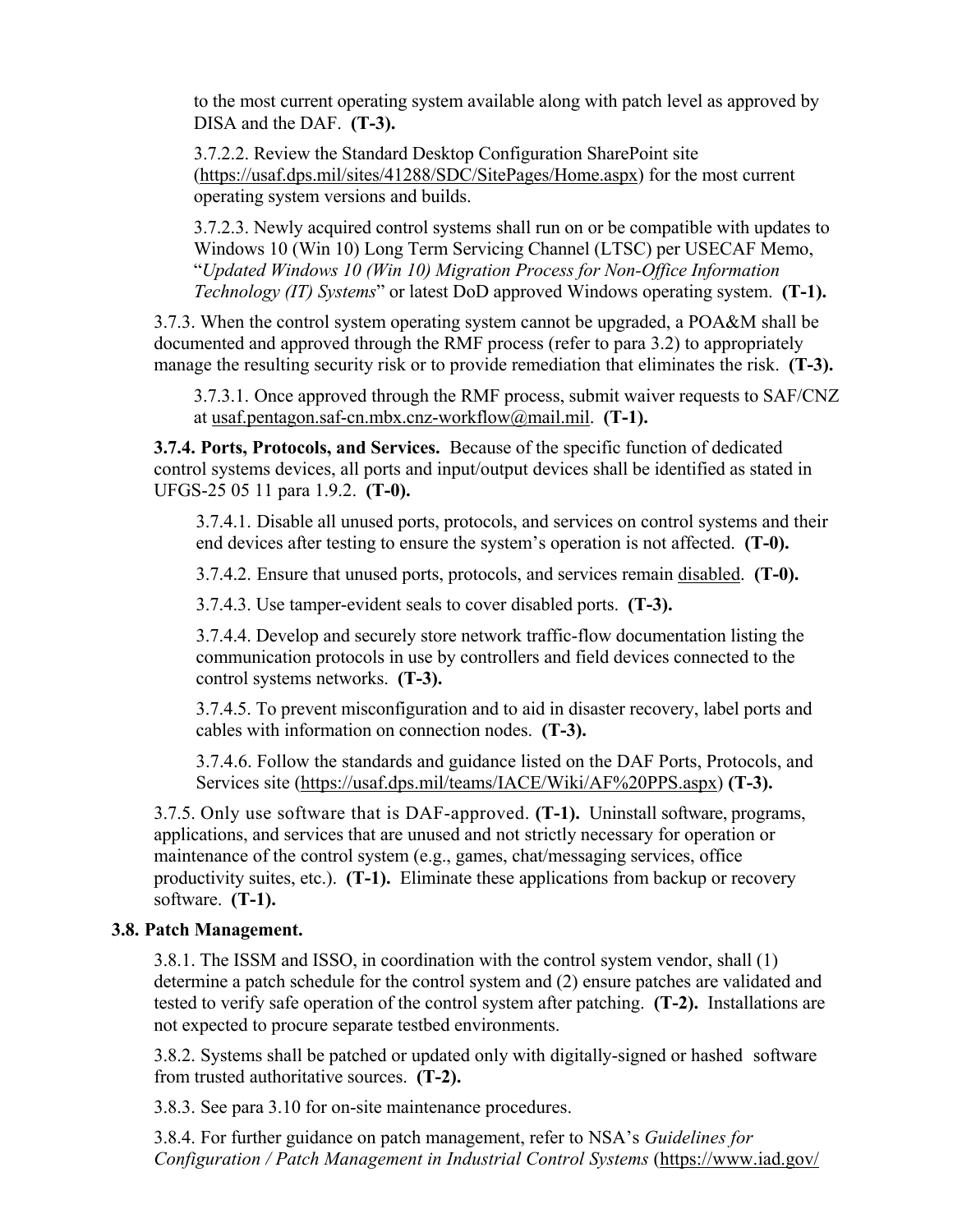iad/library/ia-guidance/tech-briefs/guidelines-for-configuration-and-patch-managementin-industrial-control-systems.cfm).

### **3.9. Configuration Management.**

3.9.1. Develop a Configuration and Change Management (CCM) Plan to protect the system against improper modifications. **(T-3).**

3.9.2. Establish a configuration baseline for each control system. **(T-3).**

3.9.3. Ensure use of change request process, including evaluation and testing of change requests. **(T-3).**

### **3.10. On-site Maintenance.**

3.10.1. Ensure government personnel are qualified and/or vendors' credentials are verified before conducting on-site maintenance of control systems (to include patching or upgrading software). **(T-3).**

3.10.2. Escort and oversee on-site maintenance activities by vendors to ensure there is no operational impact or interruption to the control system. **(T-3).**

3.10.3. Ensure control systems maintenance and repair is performed and logged in a timely manner. Vendors performing on-site maintenance shall sign in/out with the ISO using AF Form 1109, *Visitor Register Log*. **(T-3).** The vendor shall leave a copy of their maintenance service record with the ISO detailing the work done on the control system and any repairs. **(T-3).**

3.10.4. Provide and enforce the use of only government-owned assets (or GFE) (e.g., computer, tablet, handheld devices) to connect to control systems and control systems network enclaves for maintenance or other authorized uses. **(T-3).** The BCE may authorize temporary use of contractor-owned assets for emergency repairs through the duration of the emergency, where GFEs are not readily available or no other reasonable alternative exists. **(T-2).**

3.10.5. Government-owned maintenance assets shall be maintained by the Civil Engineers and remain in government control. **(T-3).** These maintenance assets shall adhere to the following restrictions:

3.10.5.1. Maintain the cybersecurity practices and procedures required for NIPRNet machines. **(T-3).**

3.10.5.2. Uninstall any programs, applications, and services not strictly necessary (as further stated in para 3.7.5). **(T-3).**

3.10.5.3. Disable any Wi-Fi, cameras, or microphones, preferably at the hardware or physical level. **(T-3).**

3.10.6. On-site maintenance using a government-owned asset shall be conducted using the following procedures:

3.10.6.1. Download digitally-signed or hashed software from trusted authoritative sources to a CD/DVD. **(T-3).**

3.10.6.2. Scan the CD/DVD on a computer that has scanning signatures to verify it is malware-free. **(T-3).**

3.10.6.3. Insert the CD/DVD into a government-owned asset (see para 3.10.5) to perform maintenance activity. **(T-3).**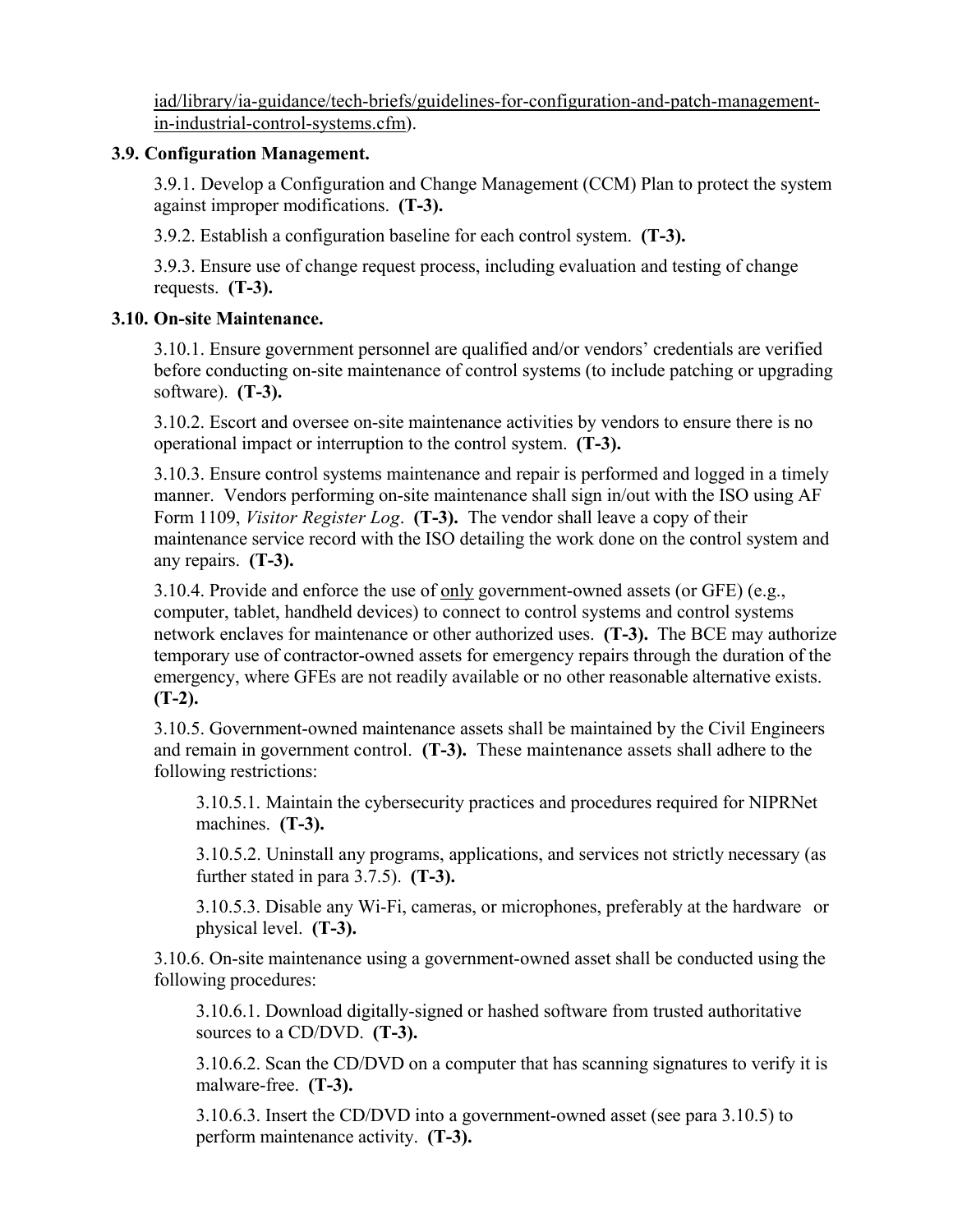3.10.6.4. After upgrading the system, sanitize the CD/DVD media to ensure it cannot be used in another device per AFMAN 17-1301, *[Computer Security \(COMPUSEC\)](http://static.e-publishing.af.mil/production/1/saf_cio_a6/publication/afman17-1301/afman17-1301.pdf)* para 5.2. **(T-3).**

3.10.7. For existing contracts that do not allow maintenance using government-owned assets (or GFE) and until contract language is updated (see para 3.3.7), ensure assets used by vendors and service personnel are thoroughly scanned for viruses and malware in coordination with local Comm/Cyber unit procedures and contracting officer before the asset is allowed to connect to a control system or related infrastructure, as stated in [NIST](http://nvlpubs.nist.gov/nistpubs/SpecialPublications/NIST.SP.800-46r2.pdf)  SP 800-46r2 (paras 2.1 and 5.4), *[Guide to Enterprise Telework, Remote Access, and Bring](http://nvlpubs.nist.gov/nistpubs/SpecialPublications/NIST.SP.800-46r2.pdf)  [Your Own Device \(BYOD\) Security](http://nvlpubs.nist.gov/nistpubs/SpecialPublications/NIST.SP.800-46r2.pdf)*. **(T-3).**

3.10.8. Further on-site maintenance requirements can be found in [NIST SP 800-82r2.](http://nvlpubs.nist.gov/nistpubs/SpecialPublications/NIST.SP.800-82r2.pdf)

**3.11. Remote Maintenance.** Remote maintenance increases cyber risk to CE-owned control systems because remote/off-site access is exploitable. When on-site maintenance and additional support requiring connectivity (see para 3.10) cannot be accommodated, remote maintenance access to control systems is allowed as an option of last resort only. Before utilizing remote connectivity, it shall first be (1) justified and approved in writing by the Operations Flight Commander or Deputy and (2) recorded as part of the system's RMF package (refer to para 3.2.1). **(T-2).** If remote maintenance is employed, the section chief shall ensure that:

3.11.1. Remote maintenance events shall also be sanctioned by the CE unit to be logged, monitored, and reviewed in order to verify legitimacy and necessity of access. **(T-3).** Furthermore, the allotted time, initial time of access, and reason for access shall be coordinated with the vendor. **(T-3).**

3.11.2. Remote maintenance of the control system shall be of limited duration – allowed only for the time necessary to accomplish the established maintenance action. **(T-3).**

3.11.3. Any remote maintenance of the control system outside of the pre-arranged window shall be blocked by disabling the modem or by other technical means. **(T-3).**

3.11.4. Any remote maintenance activities that involve patching or upgrading software shall follow additional guidelines outlined in paras 3.7 and 3.8. **(T-3).**

3.11.5. Follow security measures recommended in NIST SP [800-46r2,](http://nvlpubs.nist.gov/nistpubs/SpecialPublications/NIST.SP.800-46r2.pdf) [NIST SP 800-82r2,](http://nvlpubs.nist.gov/nistpubs/SpecialPublications/NIST.SP.800-82r2.pdf) and DHS's *[Configuring and Managing](https://ics-cert.us-cert.gov/sites/default/files/recommended_practices/RP_Managing_Remote_Access_S508NC.pdf) Remote Access for Industrial Control Systems* [\(https://us-cert.cisa.gov/sites/default/files/recommended\\_practices/RP\\_Managing\\_](https://us-cert.cisa.gov/sites/default/files/recommended_practices/RP_Managing_) Remote Access S508NC.pdf) such as requiring encryption and token-based, multi-factor authentication. **(T-3).**

3.11.6. Other remote maintenance of the control system not meeting these specifications is prohibited. **(T-2).**

**3.12. Solid State Devices and Removable Media.** As recommended by NIST SP [800-82r2,](http://nvlpubs.nist.gov/nistpubs/SpecialPublications/NIST.SP.800-82r2.pdf) removable media is not to be connected to a control system or control systems network other than as described in para 3.10.6. **(T-3).** Provisions shall be made to prohibit the connection of unauthorized items, including vendor-owned devices. **(T-3).** Modify any existing service contracts to comply as described in para 3.3.9. **(T-3).**

3.12.1. In the instance Hard Drives, Thumb Drives, Dongles, DVDs, CDs, and other removable media and storage devices are connected to a control system or control systems network enclave, ensure compliance with requirements outlined in [USCYBERCOM](https://www.cybercom.mil/J3/order/CTO/CTO_10_084.pdf) CTO [10-084](https://www.cybercom.mil/J3/order/CTO/CTO_10_084.pdf) and *Air Force Network Operations Center NETOPS Tasking Order 2008-323-001*. **(T-1).**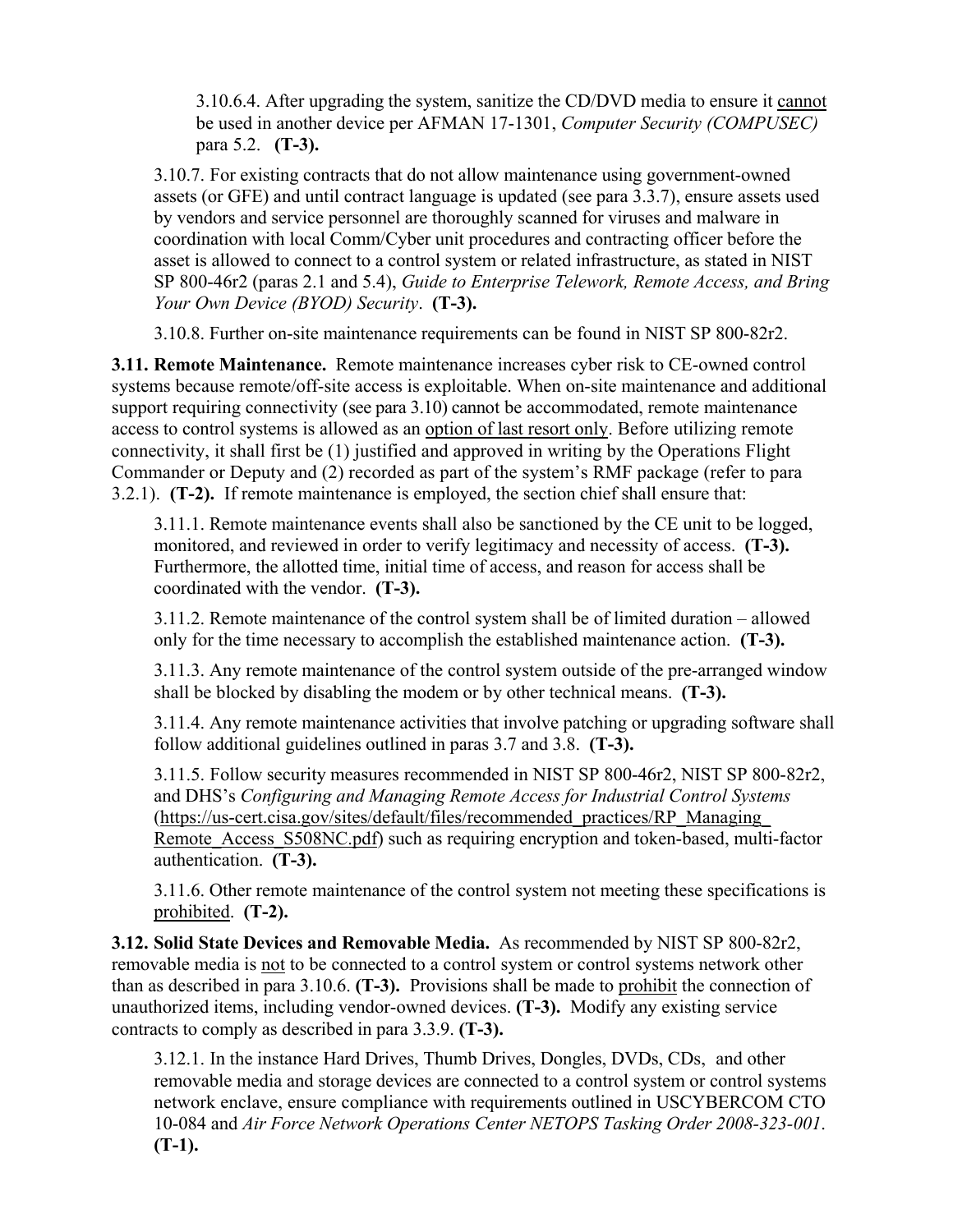**3.13. Privately-Owned Devices.** The use of privately-owned devices (i.e., not owned, provided, or approved by the government) to access, monitor, or operate control systems is not authorized. **(T-3).** The discovery of such a connection can result in issuance of a DATO and thus disconnection from the network.

### **3.14. Support to CE Units.**

3.14.1. Contact the AFCEC Reachback Center at (850) 283-6995 or by e-mail at afcec.rbc@us.af.mil.

3.14.2. For specific control systems-related technical support and guidance, AFCEC/COO supports the RMF risk assessment and implements the network enclave for control systems at active-duty installations.

3.14.2.1. For technical support regarding control systems network enclave, control systems design reviews, inventory, RMF, or eMASS, contact 850-775-3200, or by email at [afcec.comi.icshelpdesk@us.af.mil.](mailto:afcec.comi.icshelpdesk@us.af.mil)

3.14.3. For questions regarding CE's overall strategy and this DAFGM, contact AF.A4CSOWorkflow@us.af.mil.

3.14.4. HQ NGB/A4 and HQ AFRC/A4 will provide technical support and guidance as required.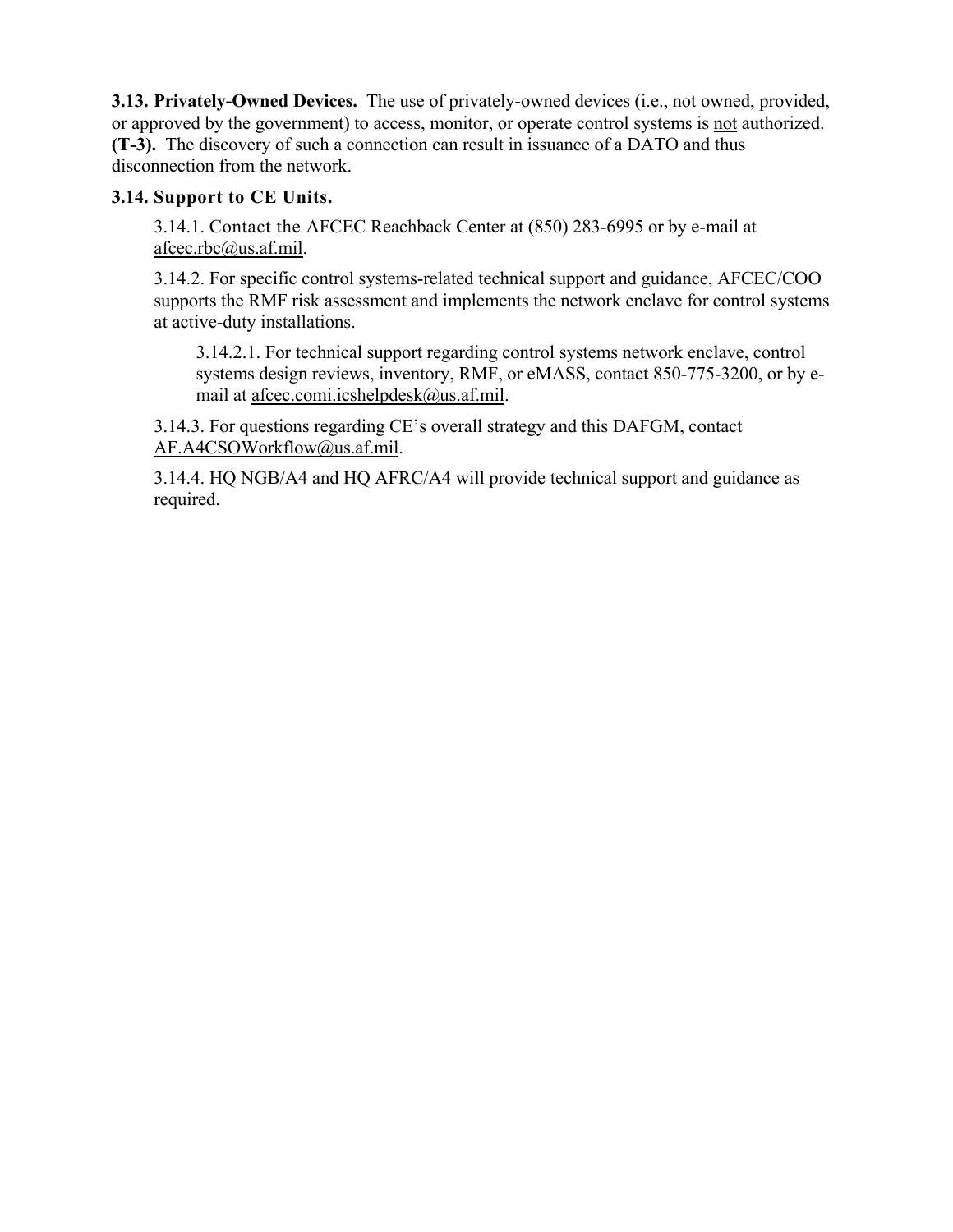### **Chapter 4**

### **CONTROL SYSTEMS CYBER HYGIENE**

Follow and frequently review the modified list of foundational cyber hygiene requirements below. Additionally, the technical references listed in Attachment 1 provide comprehensive protection procedures.

4.1. Before clicking on links or system prompts, stop, think, and check if it is expected, valid, and trusted. Be cautious of any messages received that contain a hyperlink, even if it seems to be from a friend or a trusted organization.

4.2. Ensure system operators use and maintain control systems in accordance with manuals and technical specifications provided by the vendor. **(T-3).** 

#### **4.3. Passwords / User Accounts.**

4.3.1. Ensure all personnel are educated on their responsibility for password/account protection. **(T-3).**

4.3.2. Eliminate the use of default usernames and passwords. **(T-3).** Additionally, all new passwords will follow requirements in DoDI 8520.03, *[Identity Authentication for Information](http://www.esd.whs.mil/Portals/54/Documents/DD/issuances/dodi/852003p.pdf)  [Systems](http://www.esd.whs.mil/Portals/54/Documents/DD/issuances/dodi/852003p.pdf)*. **(T-0).** 

4.3.3. Do not share passwords. **(T-3).** In the event of a compromised password, change the password immediately. **(T-3).**

4.3.4. Review all user accounts and delete those accounts that are unused or no longer necessary. **(T-3).**

4.3.5. Apply the "principle of least privilege" to limit authorized users on an as-needed basis with permissions pertinent to the users' role. **(T-3).**

4.3.6. Do not bypass the system's authentication mechanisms and account "lock out" settings. **(T-3).** Harden authentication mechanisms beyond default settings where possible. **(T-3).**

4.3.7. Foreign Nationals may be provisioned with accounts per [AFMAN 17-1301,](http://static.e-publishing.af.mil/production/1/saf_cio_a6/publication/afi17-130/afi17-130.pdf) *Computer Security*, [para 4.2.5.](http://static.e-publishing.af.mil/production/1/saf_cio_a6/publication/afi17-130/afi17-130.pdf)

#### **4.4. Physical Access Control.**

4.4.1. Store computers and interfaces that support control systems in a secure space, where physical access can be restricted to only those who require it. **(T-3).**

4.4.2. Abide by strict access control protocols to prevent unauthorized physical access to all components of control systems (particularly focusing on control nodes) and the unauthorized introduction of new hardware, infrastructure, and communications interfaces where feasible. **(T-3).**

4.4.3. Document who has control over control systems equipment locations (e.g., electrical, mechanical, communications rooms). **(T-3).**

4.4.4. Document and confirm the physical security of control systems and components in the inventory (refer to para 3.1). **(T-3).**

#### **4.5. Data Storage and Disposal.**

4.5.1. Apply security techniques such as encryption and/or cryptographic hashes to control systems data storage and communications where determined appropriate by ISO and local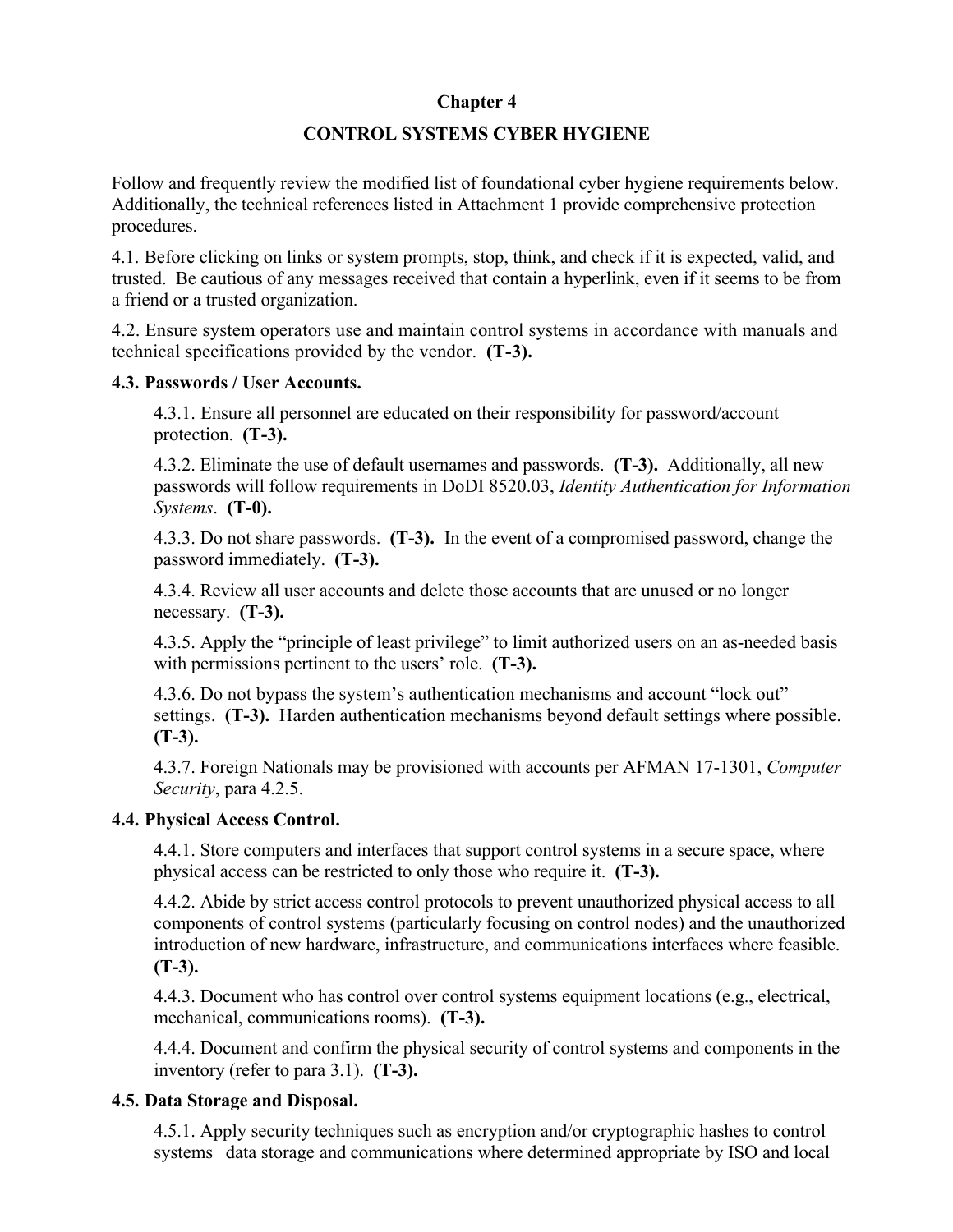policy. **(T-3).**

4.5.2. Frequently conduct, maintain, and properly store backups of control systems "gold copy" resources, such as firmware, software, ladder logic, service contracts, product licenses, product keys, and configuration information. Ensure that all "gold copy" resources are stored off-network and store at least one copy in a locked tamper-proof environment (e.g., locked safe) for business continuity and disaster recovery. **(T-3).**

4.5.3. When a control system is no longer required, the ISO shall take appropriate action to ensure the system and its data is properly disposed per established procedures detailed in [NIST SP 800-53r5](https://csrc.nist.gov/csrc/media/publications/sp/800-53/rev-5/draft/documents/sp800-53r5-draft.pdf) para 3.11 MP-6, [NIST SP 800-82r2 para 6.2.10,](http://nvlpubs.nist.gov/nistpubs/SpecialPublications/NIST.SP.800-82r2.pdf) and [AFMAN 17-1301](http://static.e-publishing.af.mil/production/1/saf_cio_a6/publication/afman17-1301/afman17-1301.pdf)  [chapter 5.](http://static.e-publishing.af.mil/production/1/saf_cio_a6/publication/afman17-1301/afman17-1301.pdf) **(T-3).**

# **4.6. Response, Recovery, and Contingency Plans.**

4.6.1. Ensure response and recovery due to signficant cyber incidents to control systems are incorporated into base-level Emergency Operations Center (EOC) processes and Crisis Action Team (CAT) checklists. **(T-1).**

4.6.2. Ensure response plans (Incident Response/Business Continuity), recovery plans (Incident Recovery/Disaster Recovery), and contingency plans are in place and managed per [NIST SP 800-82r2 para 6.2.6 and 6.2.8.](http://nvlpubs.nist.gov/nistpubs/SpecialPublications/NIST.SP.800-82r2.pdf) **(T-1).** Develop Response, Recovery, and Contingency plans if they do not currently exist. **(T-1).**

4.6.3. Plans shall contain specific tactics, techniques, and procedures for when adversarial activity is detected. **(T-1).** Such a plan may include disconnecting all Internet connections, running a properly scoped search for malware, disabling affected user accounts, isolating suspect systems, and an immediate 100 percent password reset (refer to para 4.4). The plan may also define escalation triggers and actions, including incident response, investigation, and public affairs activities.

See DoD's *[Advanced Cyber Industrial Control System Tactics, Techniques, and Procedures](https://www.acq.osd.mil/eie/Downloads/IE/ACI%20TTP%20for%20DoD%20ICS_Rev_2_(Final).pdf)  [\(ACI TTP\) for Department of Defense \(DoD\) Industrial Control Systems \(ICS\)](https://www.acq.osd.mil/eie/Downloads/IE/ACI%20TTP%20for%20DoD%20ICS_Rev_2_(Final).pdf)* (https://www. acq.osd.mil/eie/Downloads/IE/ACI%20TTP%20for%20DoD%20ICS\_Rev\_2\_(Final).pdf) for examples of applicable procedures to be considered to use for tailoring to installation-specific conditions.

4.6.4. Ensure plans are tested, reviewed annually at a minimum and updated as necessary. **(T-2).**

4.6.5. Have a system recovery and contingency plans in place, including having recovery disk(s) and source configuration backups ready to restore systems to known good states. **(T-1).**

4.6.5.1. Additionally, ensure the ability to revert to manual operations in the instance connection is lost or if a system is "blacklisted." (T-1).

**4.7. Ransomware.** Ransomware poses a growing threat to DAF infrastructure. Follow the guidance in this policy and review and implement Cybersecurity & Infrastructure Security Agency (CISA) best practices for protecting against ransomware threats [\(https://www.cisa.gov/sites](https://www.cisa.gov/sites) /default/files/publications/CISA\_Fact\_Sheet-Rising\_Ransomware\_Threat\_to\_OT\_Assets \_508C.pdf). **(T-3).**

4.8. Register at DHS CISA (https://us-cert.cisa.gov/mailing-lists-and-feeds) to receive security alerts, analysis reports, tips, and other updates. **(T-3).**

4.9. View control systems Alerts and Advisories from CISA (https://us-cert.cisa.gov/ics).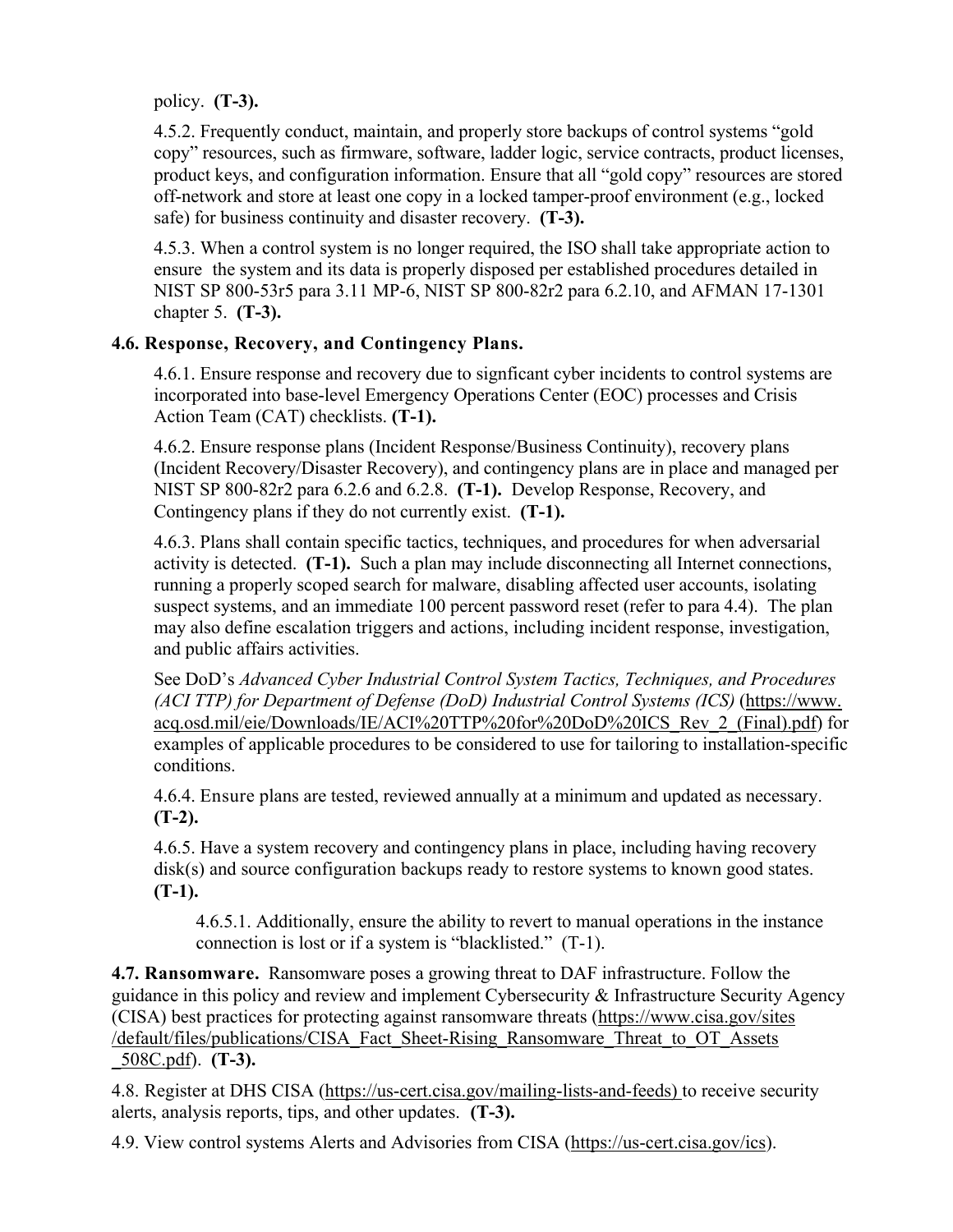# **Attachment 1**

# **GLOSSARY OF REFERENCES AND SUPPORTING INFORMATION**

# *References*

*HAF AF/A4CF Business Rules for MILCON Program Packages and Preparing the DD Form 1391 & 1390*, 30 December 2019

AFI 17-201, *Command and Control (C2) for Cyberspace Operations*, 05 March 2014 (or referenced as AFI 10-1701)

AFI 17-101, *Risk Management Framework (RMF) for Air Force Information Technology (IT)*, 06 February 2020

AFI 17-130, *Cybersecurity Program Management*, 13 February 20*20*

AFMAN 17-1301, *Computer Security (COMPUSEC)*, 12 February 2020

AFMAN 17-2101, *Long-Haul Communications Management*, 22 May 2018

AFI 33-322, *Records Management and Information Governance Program*, 23 March 2020

AFPD 17-1, *Information Dominance Governance and Management*, 12 April 2016

AFPD 32-10, *Installations and Facilities*, 20 July 2020

CISA Registration for security alerts, tips, and notices, https://us-cert.cisa.gov/mailing-lists-andfeeds

CISA Alerts and Advisories for Control Systems, https://us-cert.cisa.gov/ics

CNSSI No. 1253, *Security Categorization and Control Selection for National Security Systems,* 27 March 2014

CNSSI No. 4009, *Committee on National Security Systems (CNSS) Glossary*, 06 April 2015

DAF Ports, Protocols, and Services Site, https://usaf.dps.mil/teams/IACE/Wiki/AF%20PPS.aspx

DAFI 17-220, *Spectrum Management*, 08 June 2021

DAFI 33-360, *Publications and Forms Management*, 01 December 2015 (DAFGM2018-02.01 reissued 07 August 2020)

Department of the Air Force Implementation Plan for Control Systems, March 2021

Department of the Air Force Strategic Plan for Control Systems, March 2021

Defense Federal Acquisition Regulation Supplement (DFARS) clause 252.204.7012, *Safeguarding Covered Defense Information and Cyber Incident Reporting,* December 2019

Deputy Secretary of Defense memorandum *Enhancing Cybersecurity Risk Management for Control Systems Supporting DoD-Owned Defense Critical Infrastructure*, 19 July 2018

DHS's *Configuring and Managing Remote Access for Industrial Control Systems*, https://www.uscert.gov/sites/default/files/recommended\_practices/RP\_Managing\_Remote\_Access\_S508NC.pdf , November 2010

DHS's *Cyber Security Procurement Language for Control Systems*, https://ics-cert.uscert.gov/sites/default/files/documents/Procurement\_Language\_Rev4\_100809\_S508C.pdf,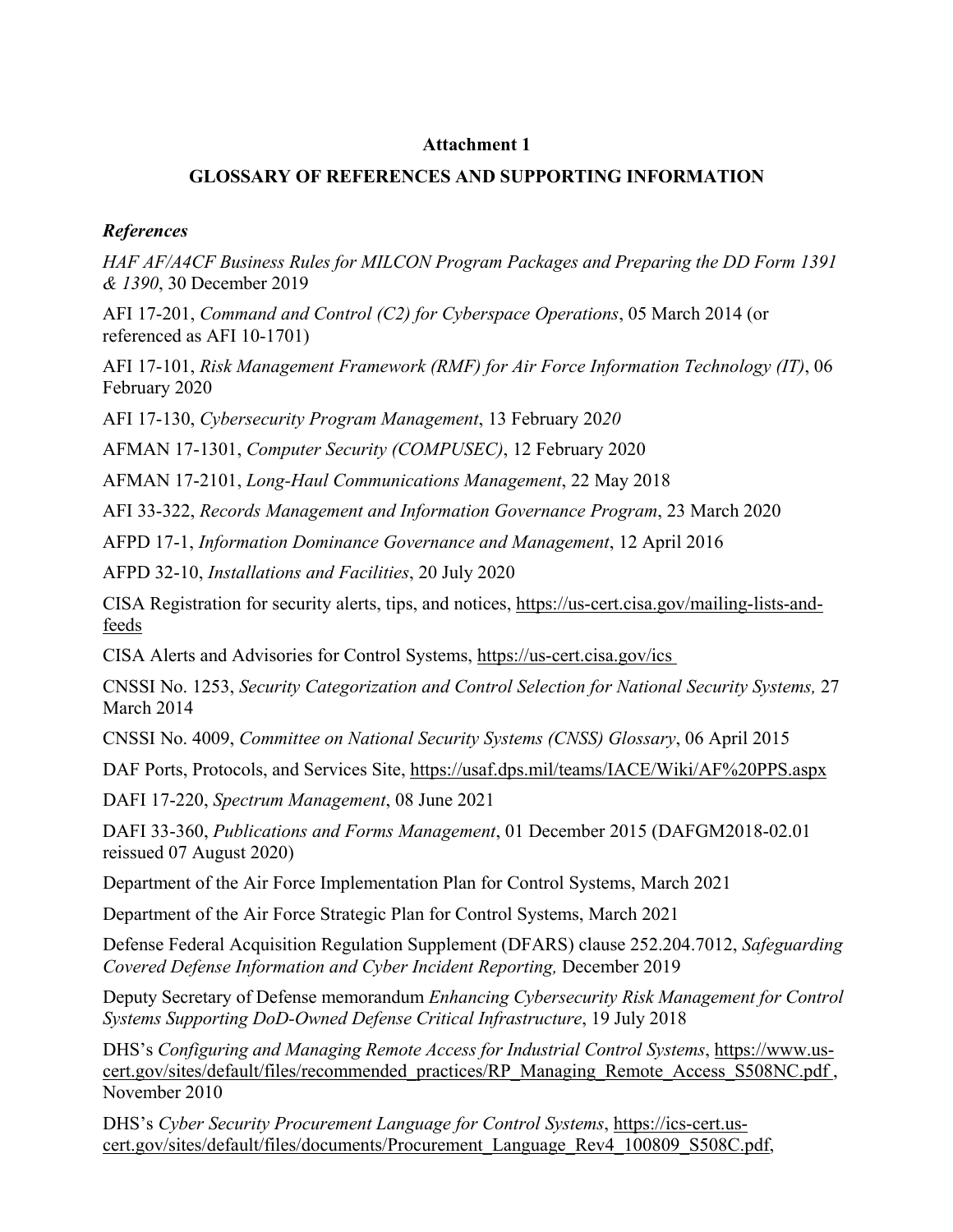September 2009

DHS's *Guide to Securing Networks for Wi-Fi* (IEEE 802.11 Family), https://us-cert.cisa.gov /sites/default/files/publications/A\_Guide\_to\_Securing\_Networks\_for\_Wi-Fi.pdf, 15 March 2017

DISA's DoD Information Network Approved Products List, https://aplits.disa.mil/apl/

DoD's *Advanced Cyber Industrial Control System Tactics, Techniques, and Procedures (ACI TTP) for Department of Defense (DoD) Industrial Control Systems (ICS)* (Revision 2), https://www.acq.osd.mil/eie/Downloads/IE/ACI%20TTP%20for%20DoD%20ICS\_Rev \_2\_(Final).pdf, March 2018

DoD 8570.01-M, *Information Assurance Workforce Improvement Program*, 10 November 2015

DoDD 3020.40, *Mission Assurance (MA)*, 29 November 2016

DoDD 8100.02, *Use of Commercial Wireless Devices, Services, and Technologies in the Department of Defense (DoD) Global Information Network (GIG)*, 23 April 2007

DoDI 4165.14, *Real Property Inventory (RPI) and Forecasting*, 31 August 2018

DoDI 4170.11, *Installation Energy Management*, 31 August 2018

DoDI 8010, *Department of Defense Information Network (DODIN) Transport*, 10 September 2018

DoDI 8420.01, *Commercial Wireless Local-Area Network (WLAN) Devices, Systems, and Technologies*, 03 November 2017

DoDI 8500.01, *Cybersecurity*, 07 October 2019

DoDI 8510.01, *Risk Management Framework (RMF) for DoD Information Technology (IT)*, 28 July 2017

DoDI 8520.03, *Identity Authentication for Information Systems*, 27 July 2017

DoDI 8530.01, *Cybersecurity Activities Support to DoD Information Network Operations*, 25 July 2017

Federal Communications Commission Title 47 Part 15, *Radio Frequency Devices*, https://www.ecfr.gov/cgi-bin/text-idx?SID=c53bfc176746794ec4b0086b86350d54&mc= true&node=pt47.1.15&rgn=div5, updated 18 May 2020

FIPS PUB 140-2, *Security Requirements for Cryptographic Modules*, 03 December 2002

IEEE Standard 802.11-2016, https://standards.ieee.org/findstds/standard/802.11-2016.html, 14 December 2016

JP 1-02, *DoD Dictionary of Military and Associated Terms*, January 2020

National Telecommunications and Information Administration *Manual of Regulations and Procedures for Federal Radio Frequency Management (Redbook)*, https://www.ntia.doc.gov/ page/2011/manual-regulations-and-procedures-federal-radio-frequency-management-redbook, September 2017

NIST SP 800-37r2, *Risk Management Framework for Information Systems and Organizations*, December 2018

NIST SP 800-39, *Managing Information Security Risk*, March 2011

NIST SP 800-40r3, *Guide to Enterprise Patch Management Technologies*, July 2013

NIST SP 800-46r2, *Guide to Enterprise Telework, Remote Access, and Bring Your Own Device (BYOD) Security*, July 2016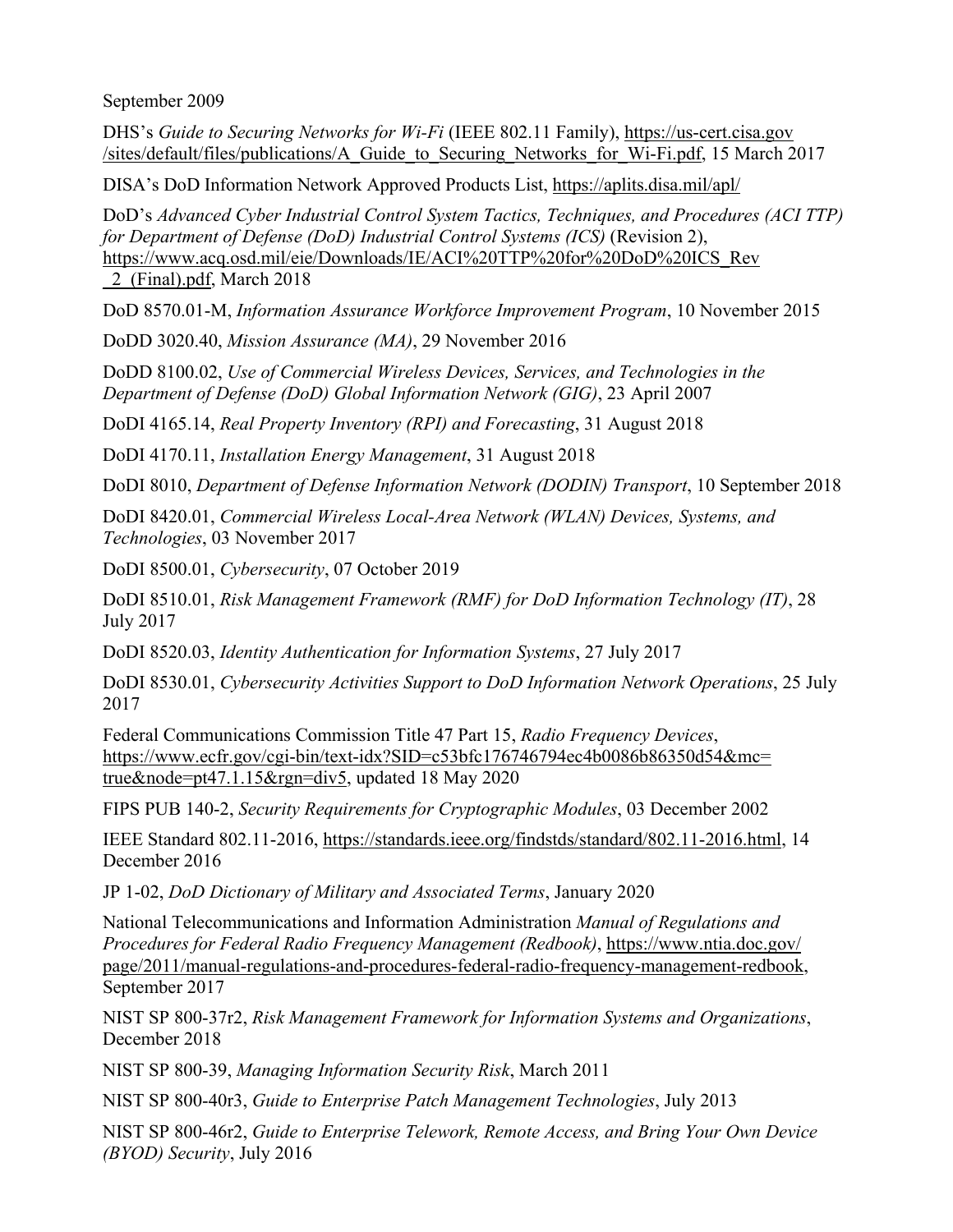NIST SP 800-53r5, *Security and Privacy Controls for Information Systems and Organizations*, September 2020 (updated December 2020)

NIST SP 800-82r2, *Guide to Industrial Control Systems (ICS) Security*, May 2015

NIST SP 800-97, *Establishing Wireless Robust Security Networks: A Guide to IEEE 802.11i*, February 2007

NIST SP 800-128, *Guide for Security-Focused Configuration Management of Information Systems*, August 2011

NIST SP 800-137, *Information Security Continuous Monitoring (ISCM) for Federal Information Systems and Organizations*, September 2011

NIST SP 800-171r1, *Protecting Controlled Unclassified Information in Nonfederal Systems and Organizations*, December 2016

NSA's *Guidelines for Application Whitelisting Industrial Control Systems*, https://apps.nsa.gov/iaarchive/library/ia-guidance/security-configuration/industrial-controlsystems/guidelines-for-application-whitelisting-industrial-control-systems.cfm, 01 April 2016

NSA's *Guidelines for Configuration / Patch Management in Industrial Control Systems*, [https://apps.nsa.gov/iaarchive/library/ia-guidance/tech-briefs/guidelines-for-configuration-and](https://apps.nsa.gov/iaarchive/library/ia-guidance/tech-briefs/guidelines-for-configuration-and-patch-management-in-industrial-control-systems.cfm)[patch-management-in-industrial-control-systems.cfm,](https://apps.nsa.gov/iaarchive/library/ia-guidance/tech-briefs/guidelines-for-configuration-and-patch-management-in-industrial-control-systems.cfm) 20 May 2016

OASD (EI&E) memorandum *Installation Energy Plans – Energy Resilience and Cybersecurity Update and Expansion of the Requirement to All DoD Installations*, 30 May 2018

OMB Circular A-130, *Managing Information as a Strategic Resource*, 28 July 2016

OMB Memorandum M-02-01, *Guidance for Preparing and Submitting Security Plans of Action and Milestones*, 17 October 2001

OUSD (A&S) memorandum, *Supplemental Guidance for the Utilities Privatization Program*, 07 February 2019

OUSD (A&S) memorandum, *Interim Defense Federal Acquisition Regulation Supplement Rule, 2019-D041, Assessing Contractor Implementation of Cybersecurity Requirements*, Nov 2020.

RAND's *Assessing Cybersecurity Risk to CE Infrastructure*, https://www.milsuite.mil/book/docs/ DOC-1024779, January 2019

RMF Knowledge Service Portal,<https://rmfks.osd.mil/rmf/Pages/default.aspx>

Standard Desktop Configuration SharePoint site, https://usaf.dps.mil/sites/41288/SDC/SitePages/Home.aspx

Title 40 U.S.C. § 11101, *Public Buildings, Property, and Works (Information Technology Management – General – Definitions)*, 14 January 2019

Title 42 U.S.C. § 5195c(e), *The Public Health and Welfare (Disaster Relief – Emergency Preparedness – Critical Infrastructure Protection)*, 14 January 2019

Title 44 U.S.C. § 3552, *Public Printing and Documents (Coordination of Federal Information Policy, Information Security, Definitions)*, 14 January 2019

UFC 3-410-02, *Direct Digital Control for HVAC and Other Building Control Systems*, 2 March 2020

UFC 4-010-06, *Cybersecurity of Facility-Related Control Systems*, 18 January 2017

UFGS-25 05 11, *Cybersecurity for Facility-Related Control Systems*, November 2017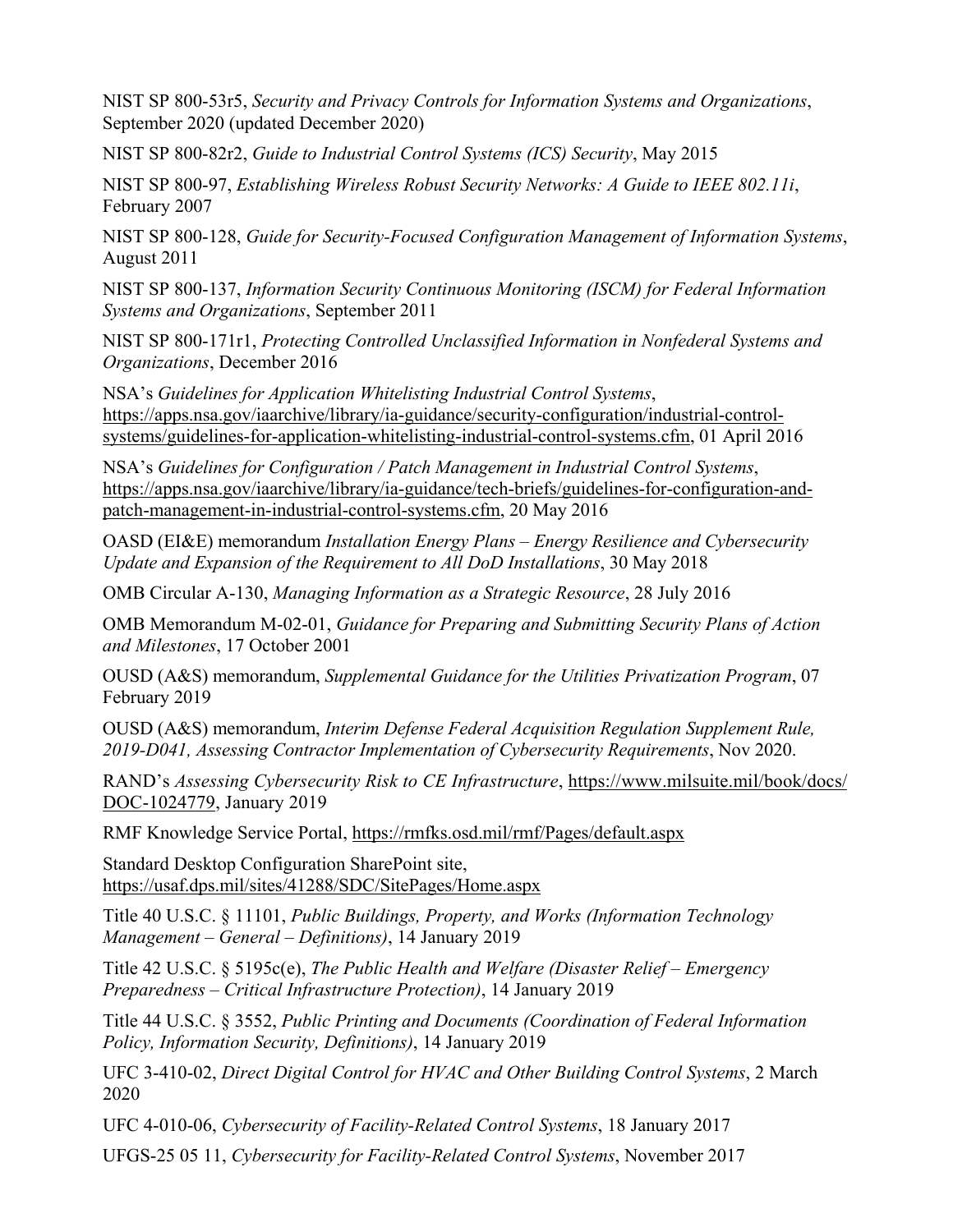USCYBERCOM CTO 10-084, *Removable Flash Media device implementation within and between Department of Defense (DOD) networks*, https://www.cybercom.mil/J3/order /CTO/CTO\_10\_084.pdf, 20 October 2010

### *Adopted Forms*

AF Form 847, *Recommendation for Change of Publication*

AF Form 1109, *Visitor Register Log*

*Abbreviations and Acronyms*

- **ACI TTP** Advanced Cyber Industrial Control System Tactics, Techniques, and Procedures
- **AF/A4C** The Director of Civil Engineers
- **AFCEC** Air Force Civil Engineer Center

**AFCEC/COO** — AFCEC Operations Maintenance Division

**AFI** — Air Force Instruction

**AFIMSC** — Air Force Installation and Mission Support Center

**AFIMSC/RM** — AFIMSC Resource Management Directorate

**AFIN** — Air Force Information Network

**AFMAN** — Air Force Manual

**AMRS** — Advanced Meter Reading System

**AO** — Authorizing Official

**AODR** — Authorizing Official Designated Representative

**ATO** — Authorization to Operate

- **CISA**  Cybersecurity and Infrastructure Security Agency
- **CNSSI** Committee on National Security Systems Instruction
- **COIN** Community of Interest Network

**CSSP** — Cybersecurity Service Provider

**CYBERCOM** — United States Cyber Command

**DAF** — Department of the Air Force

- **DAFGM** Department of the Air Force Guidance Memorandum
- **DAFI** Department of the Air Force Instruction
- **DATO** Denial of Authorization to Operate
- **DFARS** Defense Federal Acquisition Regulation Supplement
- **DHS** Department of Homeland Security
- **DISA** Defense Information Systems Agency
- **DISN** Defense Information Systems Network
- **DoDD** Department of Defense Directive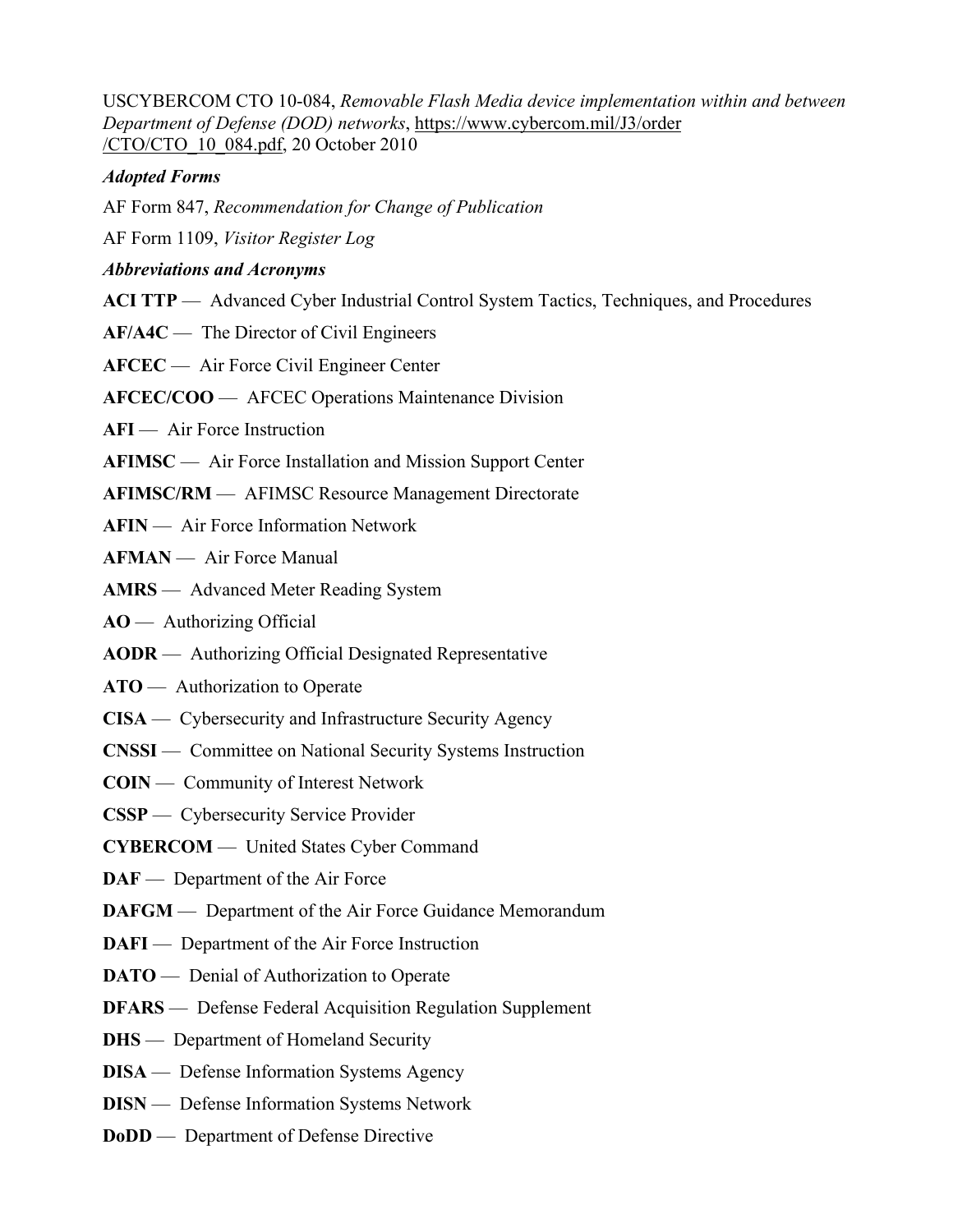- **DoDI** Department of Defense Instruction
- **DoDIN** Department of Defense Information Network
- **eMASS** Enterprise Mission Assurance Support Service
- **EOD** Explosive Ordnance Disposal
- **ESPC** Energy Savings Performance Contract
- **ESTCP** Environmental Security Technology Certification Program
- **HQ AFRC/A4** Headquarters Air Force Reserve Corp/A4
- **HQ NGB/A4** Headquarters National Guard Bureau/A4
- **ICS** Industrial Control System
- **ICS-CERT** Industrial Control Systems Cyber Emergency Readiness Team
- **IEEE** Institute of Electrical and Electronics Engineers
- **ISO** Information System Owner
- **ISSM** Information System Security Manager
- **ISSO** Information System Security Officer
- **IT** Information Technology
- **MDT** Mission Defense Team
- **NETOPS** Network Operations
- **NIST SP** National Institute of Standards and Technology Special Publication
- **NSA** National Security Agency
- **OMB** Office of Management and Budget
- **OASD (EI&E)** Office of the Assistant Secretary of Defense for Energy, Installations, and Environment
- **OUSD (A&S)** Office of the Under Secretary of Defense for Acquisition and Sustainment
- **OT** Operational Technology
- **RADAS** Rapid Airfield Damage Assessment System
- **RMF** Risk Management Framework
- **SAF/CN** Office of the Deputy Chief Information Officer
- **SAF/CNZ** Chief Information Security Officer
- **SCA** Security Controls Assessor
- **SCAR** Security Controls Assessor Representative
- **SFTP** SSH File Transfer Protocol
- **UESC** Utility Energy Service Contract
- **UFC** Unified Facilities Criteria
- **UR**  User Representative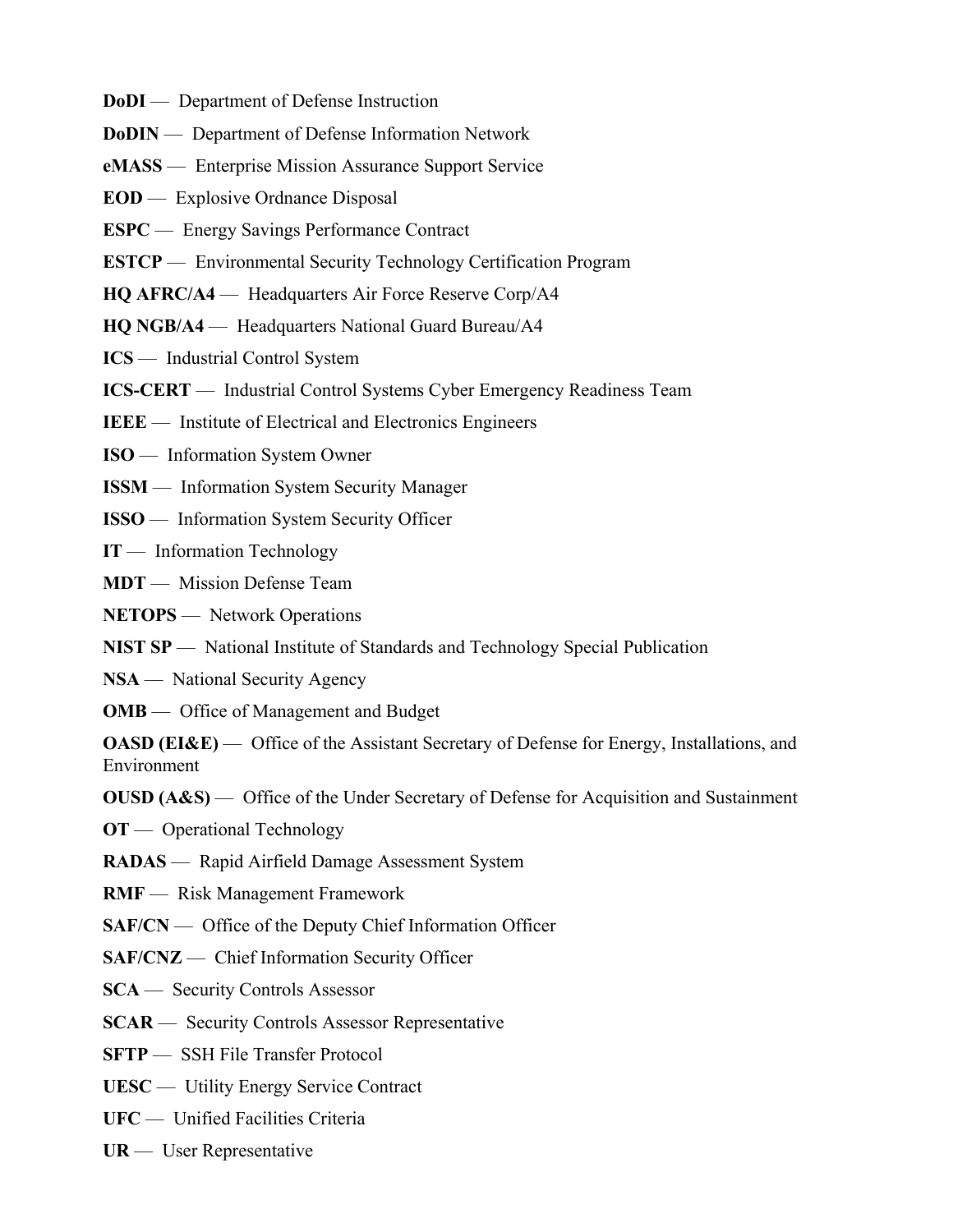# **U.S.C.** — United States Code

# *Terms*

**Air Force Information Network –** The globally interconnected, end-to-end set of Air Force information capabilities, and associated processes for collecting, processing, storing, disseminating, and managing information on-demand to warfighters, policy-makers, and support personnel, including owned and leased communications and computing systems and services, software (including applications), data, security services, other associated services, and national security systems (ref. AFI 17-201).

**Asset** – A distinguishable entity that provides a service or capability. Assets are people, physical entities, or information located either within or outside the United States and employed, owned, or operated by domestic, foreign, public, or private sector organizations (ref. DoDD 3020.40).

**Authorization Boundary** – All components of an information system to be authorized for operation by an authorizing official. This excludes separately authorized systems to which the information system is connected (ref. OMB Circular A-130 and NIST SP 800-37r2).

**Approval to Connect (ATC)** – The official management decision given by a senior organizational official to authorize connection of an information system to an enclave and to explicitly accept the risk to organizational operations (including mission, functions, image, or reputation), organizational assets, individuals, other organizations, and the Nation based on the implementation of an agreedupon set of security controls (ref. AFI 17-101).

**Authorization to Operate (ATO)** – The official management decision given by a senior Federal official or officials to authorize operation of an information system and to explicitly accept the risk to agency operations (including mission, functions, image, or reputation), agency assets, individuals, other organizations, and the Nation based on the implementation of an agreed-upon set of security and privacy controls. Authorization also applies to common controls inherited by agency information systems (ref. OMB Circular A-130 and NIST SP 800-37r2).

**Authorized User** – Any appropriately cleared individual required to access a DoD IS to carry out or assist in a lawful and authorized governmental function. Authorized users include: DoD employees, contractors, and guest researchers (ref. DoD 8570.01-M).

**Authorizing Official (AO)** – A senior Federal official or executive with the authority to authorize (i.e., assume responsibility for) the operation of an information system or the use a designated set of common controls at an acceptable level of risk to agency operations (including mission, functions, image, or reputation), agency assets, individuals, other organizations, and the Nation (ref. OMB Circular A-130 and NIST SP 800-37r2).

**Availability** – Ensuring timely and reliable access to and use of information (ref. 44 U.S.C. § 3552).

**Confidentiality** – Preserving authorized restrictions on access and disclosure, including means for protecting personal privacy and proprietary information (ref. 44 U.S.C. § 3552).

**Configuration Management** – A collection of activities focused on establishing and maintaining the integrity of products and systems through control of the processes for initializing, changing, and monitoring the configurations of those products and systems throughout the system development life cycle (ref. NIST SP 800-128).

**Continuous Monitoring** – Maintaining ongoing awareness to support organizational risk decisions (ref. NIST SP 800-137 and DoDI 8500.01).

**Control System** – A system in which deliberate guidance or manipulation is used to achieve a prescribed value for a variable. Control systems include SCADA, DCS, PLCs, and other types of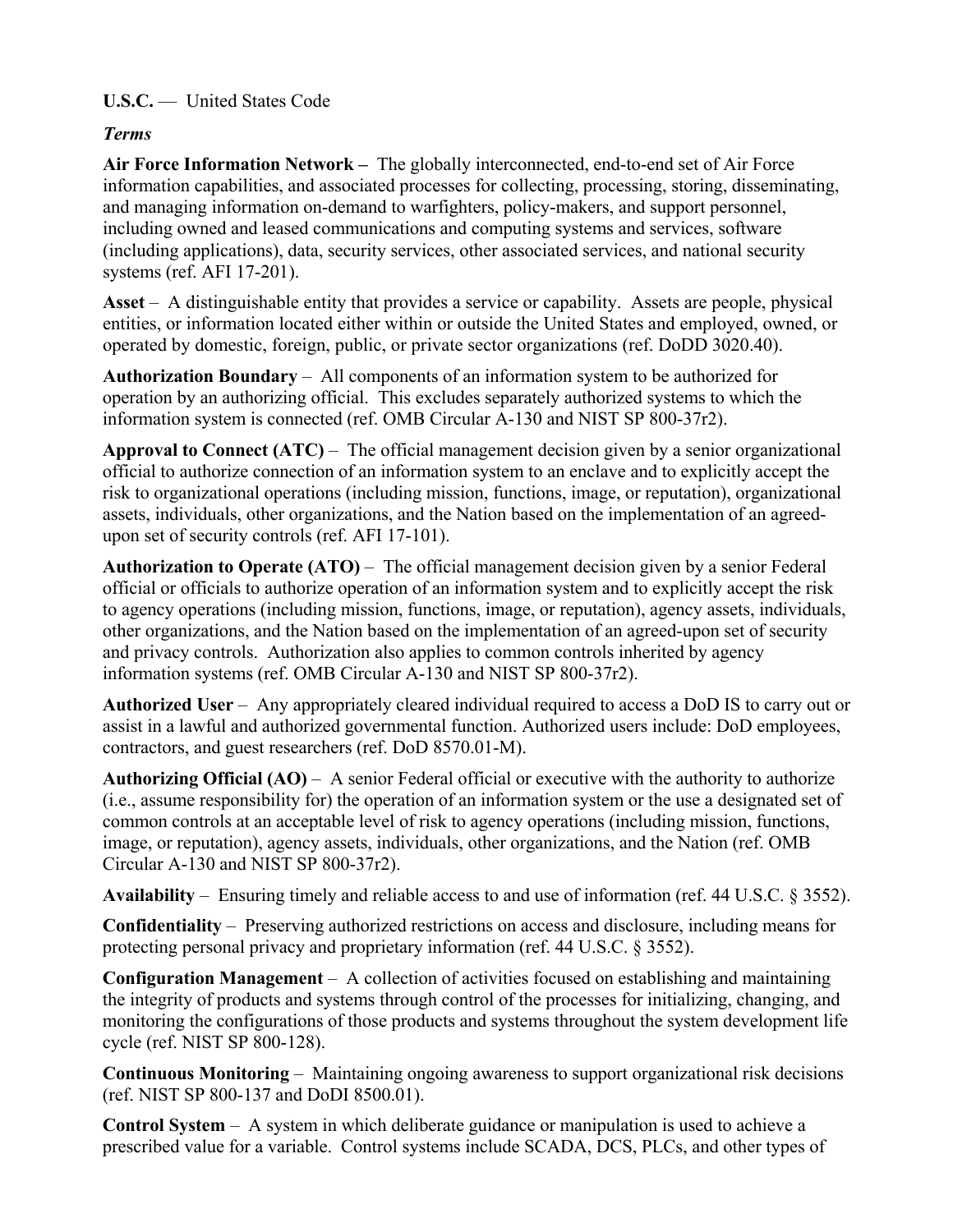industrial measurement and control systems (ref. NIST SP 800-82r2).

**Critical Infrastructure** – Systems and assets, whether physical or virtual, so vital to the United States that the incapacity or destruction of such systems and assets would have a debilitating impact on security, national economic security, national public health or safety, or any combination of those matters (ref. 42 U.S.C. § 5195c(e)).

**Cybersecurity** – Prevention of damage to, protection of, and restoration of computers, electronic communications systems, electronic communications services, wire communication, and electronic communication, including information contained therein, to ensure its availability, integrity, authentication, confidentiality, and non-repudiation (ref. OMB Circular A-130 and DoDI 8500.01).

**Cybersecurity Service Provider** – An organization that provides one or more cybersecurity services to implement and protect the DoDIN (ref. DoDI 8530.01 and further described at [\(https://www.disa.mil/Cybersecurity/Network-Defense/CSSP\)](https://www.disa.mil/Cybersecurity/Network-Defense/CSSP).

**Denial of Authorization to Operate (DATO) – If risk is determined to be unacceptable when** compared to the mission assurance requirement, then the AO, in collaboration with all program stakeholders, will issue the authorization decision in the form of a DATO. If the system is already operational, the responsible AO will issue a DATO and operation of the system will cease immediately. Network connections will be immediately terminated for any system that is issued a DATO (ref. AFI 17-101 para 3.7).

**Department of Defense Information Network (DoDIN)** – The set of information capabilities, and associated processes for collecting, processing, storing, disseminating, and managing information on-demand to warfighters, policy makers, and support personnel, whether interconnected or standalone, including owned and leased communications and computing systems and services, software (including applications), data, security services, other associated services, and national security systems. Also called DODIN (ref. JP 1-02).

**Enclave** – Collection of information systems connected by one or more internal networks under the control of a single authority and security policy. The systems may be structured by physical proximity or by function, independent of location (ref. CNSSI No. 4009 and DoDI 8500.01).

**Facility** – A building, structure, or linear structure whose footprint extends to an imaginary line surrounding a facility at a distance of 5 feet from the foundation that, barring specific direction to the contrary such as a utility privatization agreement, denotes what is included in the basic record for the facility (e.g., landscaping, sidewalks, utility connections). This imaginary line is commonly referred to as the "5-foot line". A facility will have an RPUID received from the RPUIR and is entered into a Service RPI system as a unique RP record (ref. DoDI 4165.14 and AFI 32-9005).

**Facility-Related Control System** – A control system which controls equipment and infrastructure that is part of a DoD building, structure, or linear structure (ref. UFC 4-010-06).

**Hardware** – The material physical components of a system (ref. CNSSI No. 4009).

**Incident** – An occurrence that- (A) actually or imminently jeopardizes, without lawful authority, the integrity, confidentiality, or availability of information or an information system; or (B) constitutes a violation or imminent threat of violation of law, security policies, security procedures, or acceptable use policies (ref. 44 U.S.C. § 3552).

**Information** – Any communication or representation of knowledge such as facts, data, or opinions in any medium or form, including textual, numerical, graphic, cartographic, narrative, electronic, or audiovisual forms (ref. OMB Circular A-130).

**Information System Owner (ISO)** – Official responsible for the overall procurement, development, integration, modification, or operation and maintenance of an information system (ref.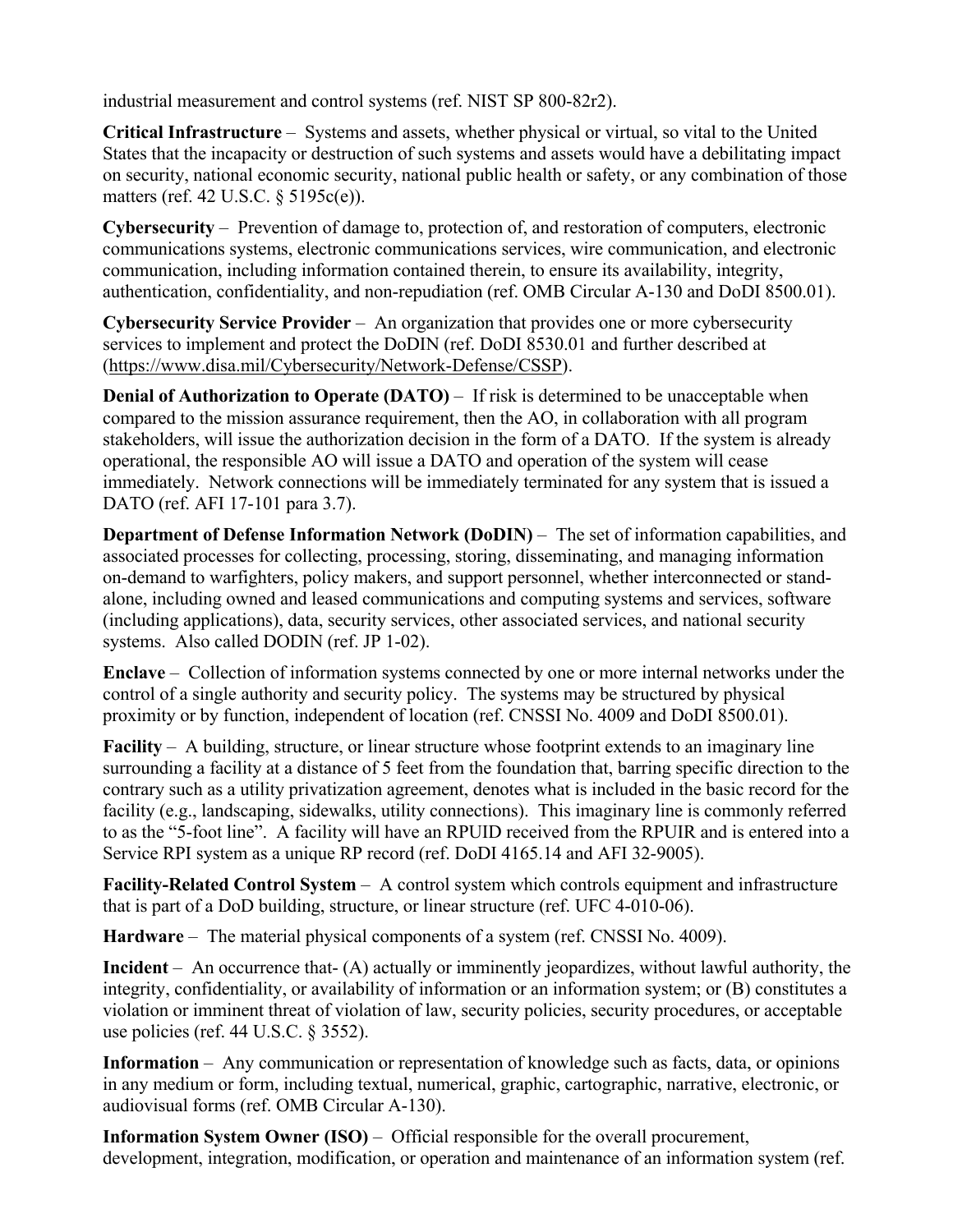NIST SP 800-37r1). *Note: For the purposes of the DoD, per DoDI 8510.01, the term is not synonymous with "Program Manager" or "PM". For the purposes of the U.S. Air Force, refer to AFI 17-101*.

**Information System Security Manager (ISSM)** – Individual responsible for the information assurance of a program, organization, system, or enclave (ref. CNSSI No. 4009). *Note: For the purposes of the U.S. Air Force, refer to AFI 17-101*.

**Information System Security Officer (ISSO)** – Individual assigned responsibility by the senior agency information security officer, authorizing official, management official, or information system owner for maintaining the appropriate operational security posture for an information system or program (ref. CNSSI No. 4009). *Note: For the purposes of the U.S. Air Force, refer to AFI 17-101*.

**Information Technology (IT)** – (A) With respect to an executive agency means any equipment or interconnected system or subsystem of equipment used in the automatic acquisition, storage, analysis, evaluation, manipulation, management, movement, control, display, switching, interchange, transmission, or reception of data or information by the executive agency if the equipment is used by the executive agency directly or is used by a contractor under a contract with the executive agency that requires the use—  $(i)$  of that equipment; or  $(ii)$  of that equipment to a significant extent in the performance of a service or the furnishing of a product;

(B) includes computers, ancillary equipment (including imaging peripherals, input, output, and storage devices necessary for security and surveillance), peripheral equipment designed to be controlled by the central processing unit of a computer, software, firmware, and similar procedures, services (including support services), and related resources; but

(C) does not include any equipment acquired by a federal contractor incidental to a federal contract (ref. 40 U.S.C. § 11101).

**Installation** – A base, camp, post, station, yard, center, homeport facility for any ship or other activity under the jurisdiction of the Department of Defense, including any leased facility, which is located within any of the States, the District of Columbia, the Commonwealth of Puerto Rico, American Samoa, the Virgin Islands, the Commonwealth of the Northern Mariana Islands or Guam. An installation is composed of a collection of sites under a single Installation Commander. The sites under the installation are the physical locations. One of these sites is referred to as the primary site. Such term does not include any facility used primarily for civil works, rivers and harbors projects or flood control projects. In a foreign country, an installation is any property under the operational control of the Secretary of a military department or the Secretary of Defense, without regard to the duration of operational control and by agreement with foreign governments or through other rights (ref. DoDI 4165.14 and AFI 32-9005).

**Integrity** – Guarding against improper information modification or destruction and includes ensuring information non-repudiation and authenticity (ref. 44 U.S.C. § 3552).

**Mission Assurance** – A process to protect or ensure the continued function and resilience of capabilities and assets, including personnel, equipment, facilities, networks, information and information systems, infrastructure, and supply chains, critical to the execution of DoD missionessential functions in any operating environment or condition (ref. DoDD 3020.40).

**Network** – A system implemented with a collection of interconnected components. Such components may include routers, hubs, cabling, telecommunications controllers, key distribution centers, and technical control devices (ref. NIST SP 800-53r5).

**Operational Technology** – Programmable systems or devices that interact with the physical environment (or manage devices that interact with the physical environment). These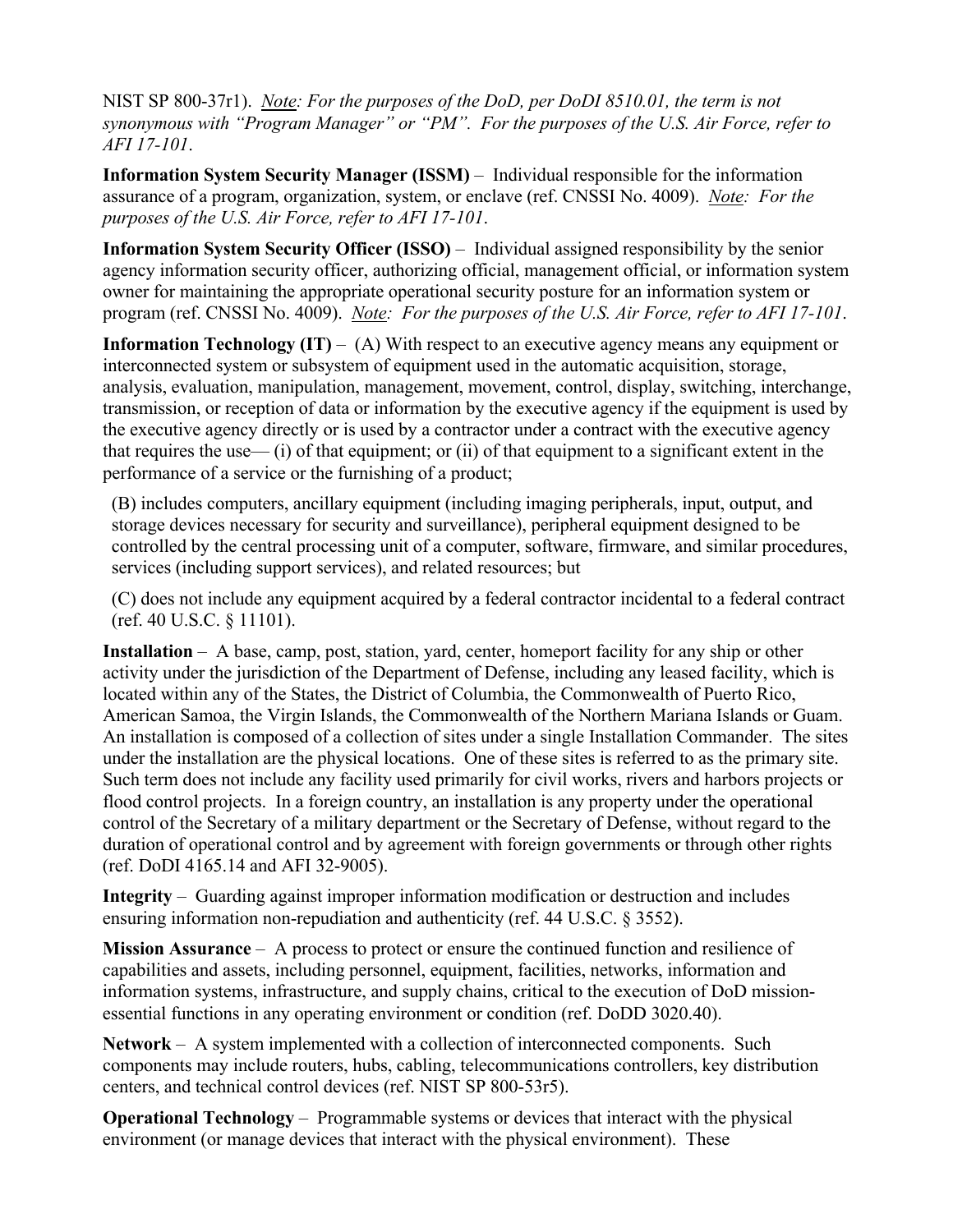systems/devices detect or cause a direct change through the monitoring and/or control of devices, processes, and events. Examples include industrial control systems, building management systems, fire control systems, and physical access control mechanisms (ref. NIST SP 800-53r5).

**Patch** – A software component that, when installed, directly modifies files or device settings related to a different software component without changing the version number or release details for the related software component (ref. CNSSI No. 4009).

**Plan of Action & Milestones** – A tool that identifies tasks that need to be accomplished. It details resources required to accomplish the elements of the plan, any milestones in meeting the task, and scheduled completion dates for the milestones (ref. OMB Memorandum M-02-01).

**Real Property** – Land and improvements to land (e.g., buildings, structures, and linear structures (see *facility*) (ref. DoDI 4165.14 and AFI 32-9005).

**Real Property Installed Equipment** – An item of equipment that is affixed and built into a facility as an integral part of that facility. To qualify as real property installed equipment, the equipment must be necessary to make the facility complete, and if removed, would destroy, or severely reduce the designed usefulness and operation of the facility. The real property installed equipment costs are included as a funded initial construction or renovation cost. Real property installed equipment may be accounted for as a real property equipment asset record, but not as a separate facility record in the real property inventory. Real property installed equipment includes such items as control systems, heating, cooling, electrical, emergency lighting, etc. (ref. AFI 32-9005).

**Remediation** – The act of correcting a vulnerability or eliminating a threat. Three possible types of remediation are installing a patch, adjusting configuration settings, and uninstalling a software application (ref. NIST SP 800-40r2).

**Remote Maintenance** – Maintenance activities conducted by individuals communicating through an external network (ref. CNSSI No. 4009).

**Resilience** – The ability to prepare for and adapt to changing conditions and withstand and recover rapidly from disruption. Resilience includes the ability to withstand and recover from deliberate attacks, accidents, or naturally occurring threats or incidents (ref. OMB Circular A-130).

**Risk** – A measure of the extent to which an entity is threatened by a potential circumstance or event, and typically is a function of: (i) the adverse impact, or magnitude of harm, that would arise if the circumstance or event occurs; and (ii) the likelihood of occurrence (ref. OMB Circular A-130).

**Risk Assessment** – The process of identifying risks to organizational operations (including mission, functions, image, reputation), organizational assets, individuals, other organizations, and the Nation, resulting from the operation of a system.

Part of risk management incorporates threat and vulnerability analyses and analyses of privacyrelated problems arising from information processing and considers mitigations provided by security and privacy controls planned or in place. Synonymous with risk analysis (ref. NIST SP 800-39).

**Risk Management** – The program and supporting processes to manage risk to agency operations (including mission, functions, image, reputation), agency assets, individuals, other organizations, and the Nation, and includes: establishing the context for risk-related activities; assessing risk; responding to risk once determined; and monitoring risk over time (ref. OMB Circular A-130).

**Risk Mitigation** – Prioritizing, evaluating, and implementing the appropriate risk-reducing controls/countermeasures recommended from the risk management process (ref. CNSSI No. 4009).

**Risk Response** – Accepting, avoiding, mitigating, sharing, or transferring risk to agency operations, agency assets, individuals, other organizations, or the Nation (ref. OMB Circular A-130).